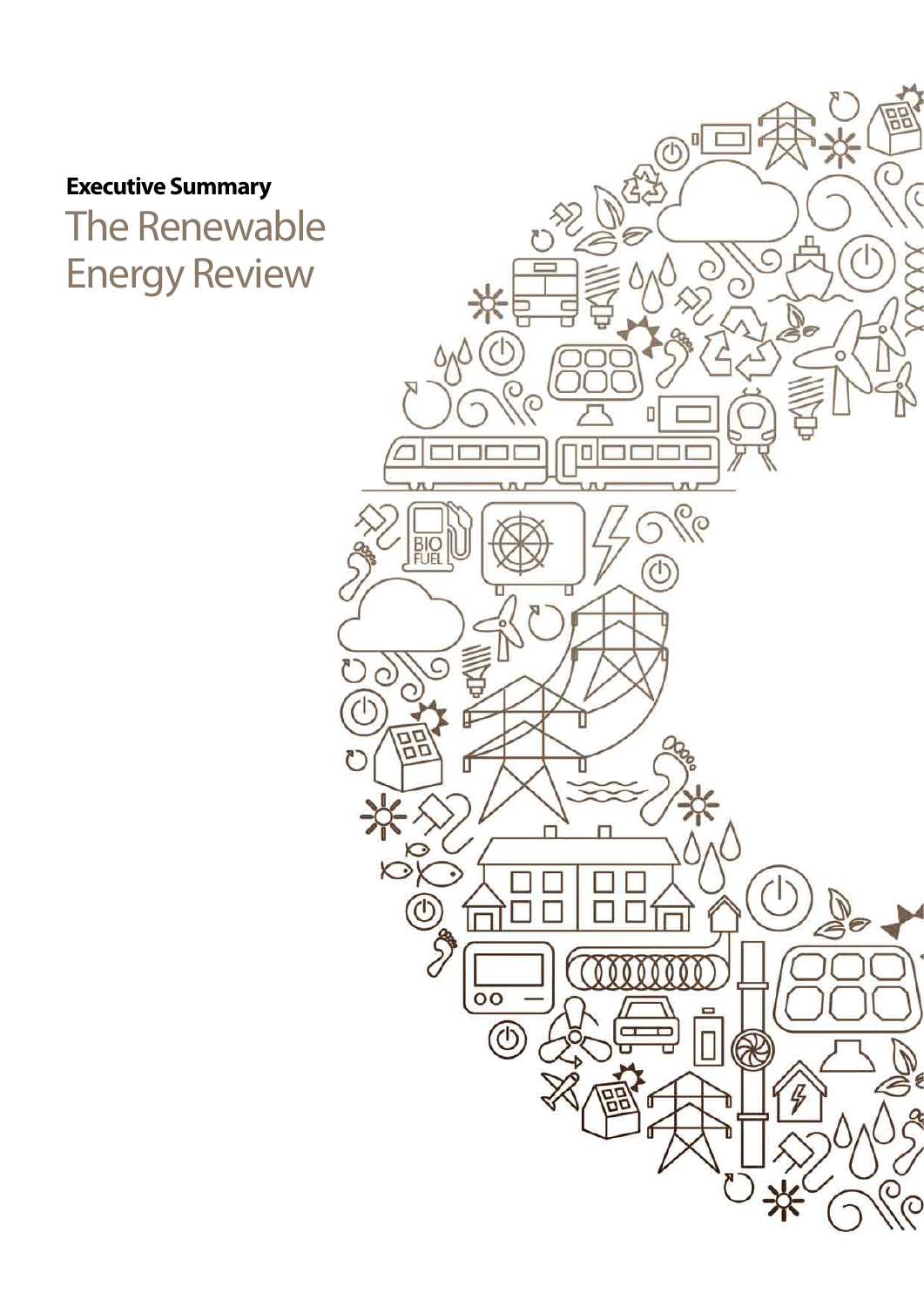# Executive Summary

This review of renewable energy was commissioned by the Government in the May 2010 Coalition Agreement. It requested that we advise on the scope to increase ambition for energy from renewable sources. This has important implications for the sector investment climate and Government policy.

In September 2010 we summarised our analysis of 2020 renewable energy ambition in a letter to the DECC Secretary of State. We argued that the Government's 2020 ambition is appropriate, and should not be increased. Instead the focus should be on ensuring that the existing targets are met: this requires large-scale investment over the next 10 years, supported by appropriate incentives.

Our overall conclusion in this review is that there is scope for significant penetration of renewable energy to 2030 (e.g. up to 45%, compared to 3% today). Higher levels subsequently (i.e. to 2050) would be technically feasible. Equally however, it would be possible to decarbonise electricity generation with very significant nuclear deployment and have limited renewables; carbon capture and storage may also emerge as a cost-effective technology.

The optimal policy is to pursue a portfolio approach, with each of the different technologies playing a role. In the case of renewable technologies such as offshore wind and marine, this will require the resolution of current uncertainties and the achievement of cost reductions. Therefore the message in our previous letter is reinforced: new policies are required to support technology innovation and to address barriers to uptake in order to suitably develop renewables as an option for future decarbonisation.

In this review we do four things:

- We set out new analysis of technical feasibility and economic viability of renewable and other low-carbon energy technologies.
- We present scenarios for renewable energy deployment to 2030 and beyond, and assess whether it is appropriate now to commit to increased ambition for renewable energy in the 2020s.
- • We consider implications of these longer-term scenarios for ambition to 2020.
- We assess the key enabling factors for investment in renewable energy technologies, suggesting high-level policy options as appropriate to deliver ambition in 2020 and beyond.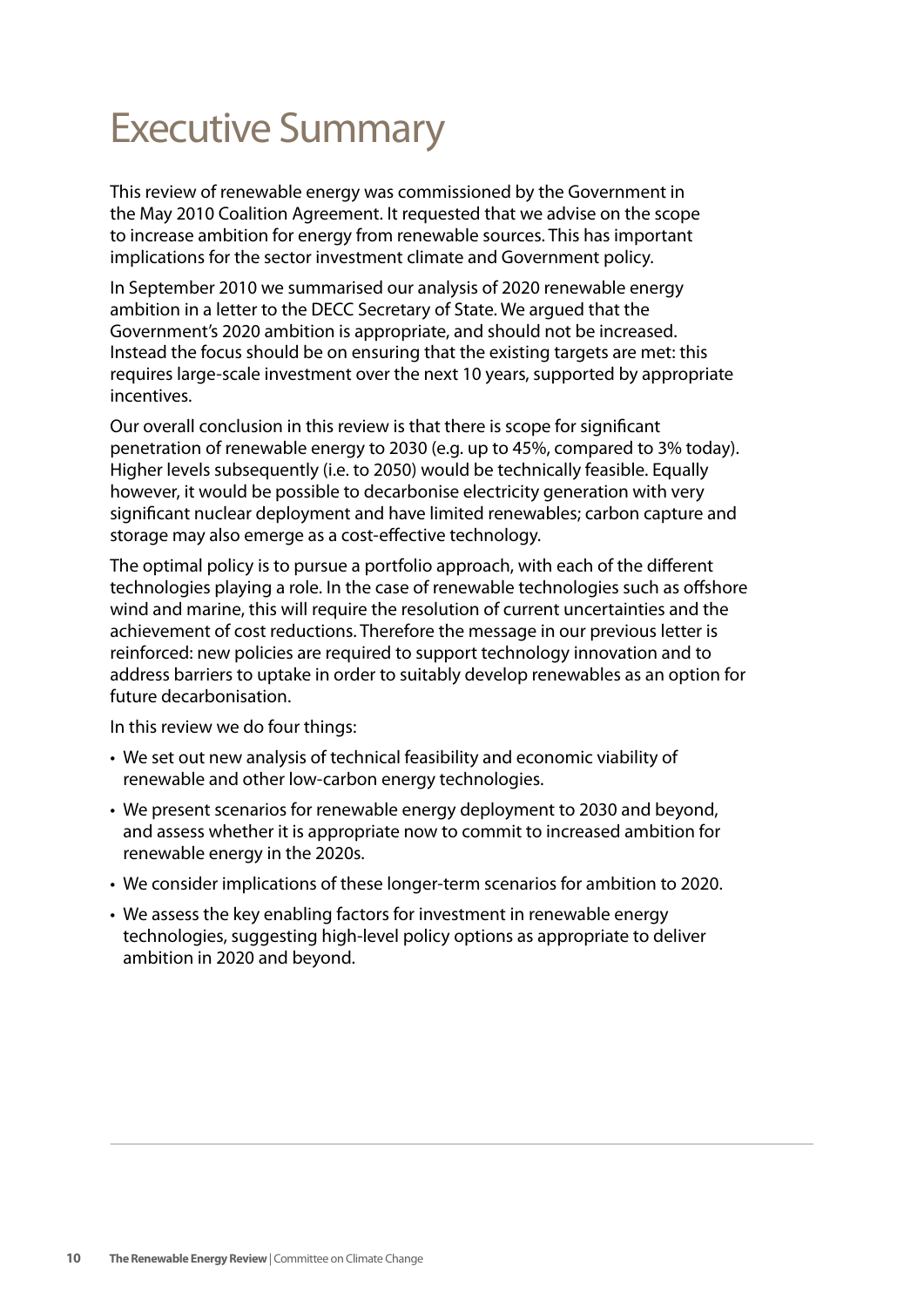#### **Box 1:** Summary of findings of the renewables review

#### **Electricity generation**

- A range of promising options exists for delivering decarbonisation of the power sector by 2030 at reasonable cost. This includes renewables, nuclear and carbon capture and storage (CCS).
- A portfolio approach to technology support is appropriate.
- Firm commitments on support for offshore wind and marine generation through the 2020s should be made now.
- These should be implemented through the new electricity market arrangements.
- If renewable energy targets for 2020 can be met in other ways, a moderation of offshore wind ambition for 2020 could reduce the costs of decarbonisation.
- • Ambition for offshore wind to 2020 should not be increased unless there is clear evidence of cost reduction.

#### **Heat**

- Further funding will be required to support renewable heat in the period 2015-20 and in the 2020s.
- Approaches to renewable heat and energy efficiency (i.e. the Renewable Heat Incentive and the Green Deal) should be integrated.
- Accreditation of installers is crucial if supply chain bottlenecks are to be avoided and consumer confidence improved.

#### **Transport**

• A cautious approach to the use of biofuels in surface transport is appropriate until and unless sustainability concerns are resolved.

#### **Renewable energy scenarios**

- The Government's plans for renewable energy deployment to 2020 as set out in the Renewable Energy Strategy are broadly appropriate.
- Our scenarios for renewable energy penetration in 2030 include a share of 30% (460 TWh) in a central case, rising to a maximum of 45% (680 TWh). These illustrate the order of magnitude for likely and possible renewable contributions to economy-wide decarbonisation.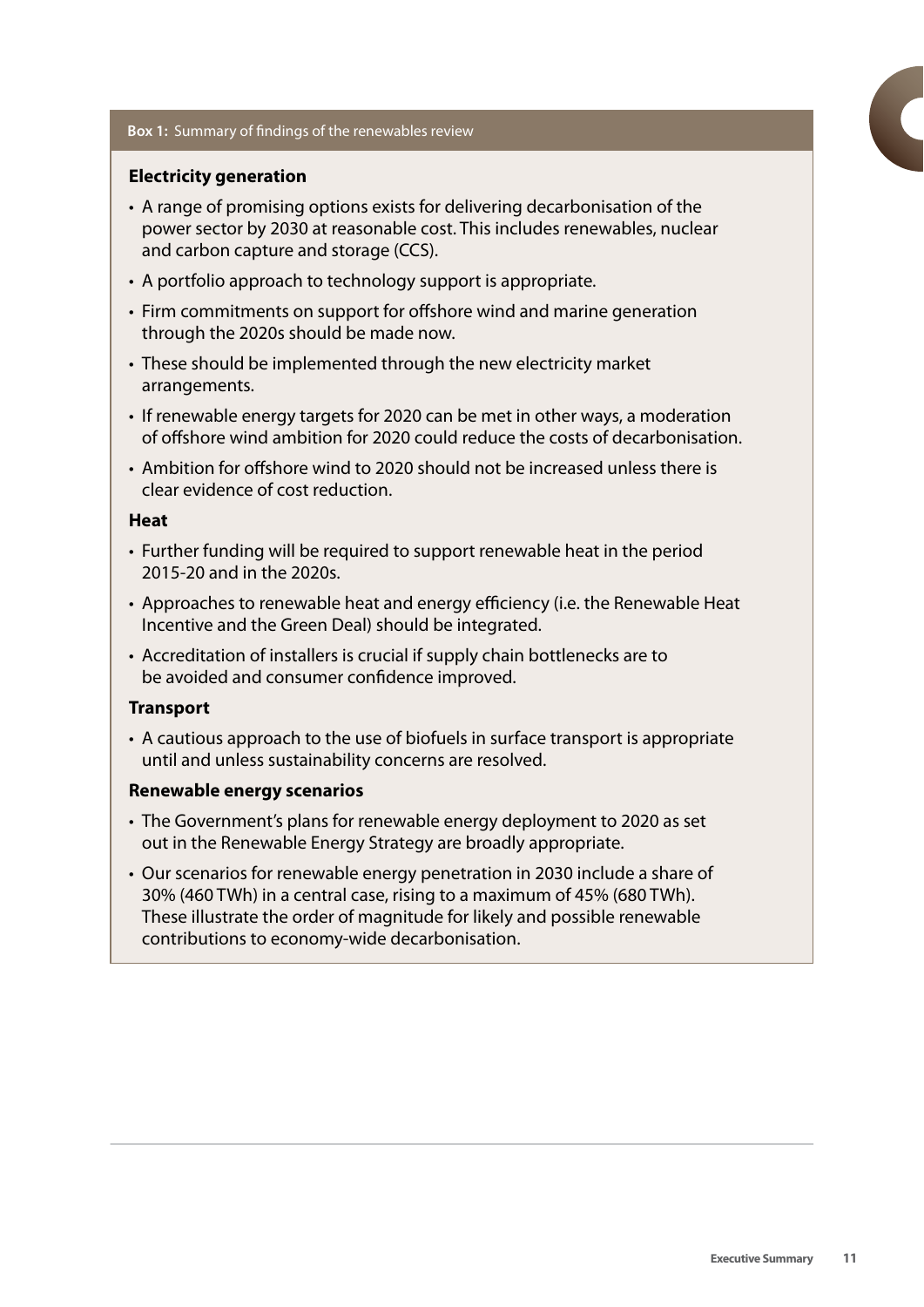Specific conclusions on power generation, renewable heat and transport (Box 1) are:

#### **Power generation**

- • **The need for sector decarbonisation.** It is crucial in the context of economywide decarbonisation that the power sector is almost fully decarbonised by 2030. Options for sector decarbonisation include nuclear, CCS and renewable generation.
- **Current uncertainties.** The appropriate mix of low-carbon generation technologies for the 2020s and 2030s is uncertain. Key factors are: the ability to build nuclear to time and cost; whether CCS can be successfully demonstrated at scale for coal and gas; the extent to which the planning framework will support further investment in onshore wind generation; and the costs of renewable generation, especially offshore wind and marine.
	- **Nuclear power** currently appears to be the most cost-effective of the lowcarbon technologies, and should form part of the mix assuming safety concerns can be addressed. However, full reliance on nuclear would be inappropriate, given uncertainties over costs, site availability, long-term fuel supply and waste disposal, and public acceptability.
	- **CCS technology** is promising but highly uncertain, and will remain so until this technology is demonstrated at scale later in the decade. In the longer term, storage capacity may be a constraint.
	- **Onshore wind** is already close to competitive, although investment has been limited by the planning framework, and is limited in the long term by site availability.
	- **Offshore wind** is in the early stages of deployment and is currently significantly more expensive than either onshore wind or nuclear. However, the existence of a large-scale natural resource, reduced local landscape impact compared with onshore wind and the potential for significant cost reduction make it a potentially large contributor to a low-carbon future.
	- **Marine** technologies (wave, tidal stream) are at the demonstration phase and therefore more expensive again, but may be promising, given significant resource potential and scope for cost reduction.
- • **A portfolio approach.** Given these uncertainties, a portfolio approach to development of low-carbon generation technologies is appropriate.
	- This should include market arrangements to encourage competitive investment in mature technologies such as nuclear and onshore wind generation.
	- It should also include additional support for less mature technologies including CCS, offshore wind and marine, where there is potential for the UK to drive these technologies down the cost curve. This is in contrast to solar PV, where the pace and scale of development will be determined outside the UK.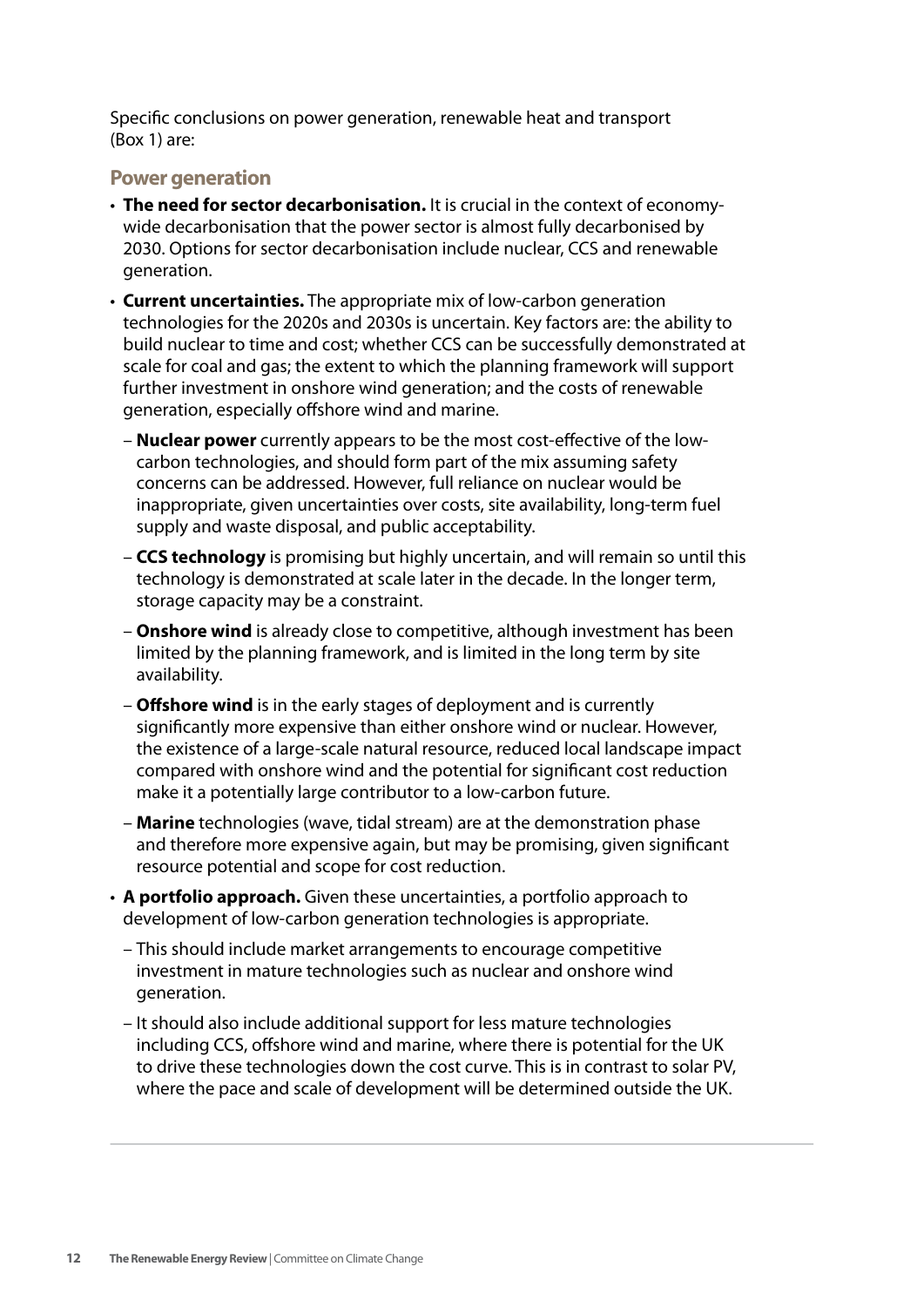- • **Commitments for the 2020s.** As part of a portfolio approach, the Government should commit now to an approach for supporting offshore wind and marine in the 2020s. The approach should avoid stop-start investment cycles and provide confidence to supply chain investors of a long-term business opportunity beyond the next decade.
- • **Firm commitments.** Given the need to provide investor confidence, support should be provided through firm commitments. Such commitments should be implemented through the new electricity market arrangements. For example, within the Government's proposed Contracts for Differences for low-carbon generation, a proportion of these could be targeted at supporting less mature renewable technologies.
- **Illustrative 2030 scenario.** We set out an illustrative scenario in which commitments on support for offshore wind and marine through the 2020s are broadly in line with planned investment and supply chain capacity to 2020. Together with ongoing investment in onshore wind, this would result in a 2030 renewable generation share of around 40% (185 TWh). Sector decarbonisation would then require a nuclear share of around 40% and a CCS share of 15%, along with up to 10% of generation from unabated gas.
- • **Key deployment barriers** to be addressed include finance and planning:
	- Notwithstanding new market arrangements, there is a potentially important role for the Green Investment Bank (GIB) in financing offshore wind projects. Unless it can be demonstrated that risks of a shortage of finance to 2015/16 can be mitigated, allowing the GIB to borrow money from its inception should be seriously considered.
	- Planning approaches should facilitate investments in transmission that are required to support investments in renewable and other low-carbon generation. In addition, a planning approach which facilitates significant onshore wind investment would reduce the costs of meeting the 2020 renewable energy target, and of achieving power sector decarbonisation through the 2020s.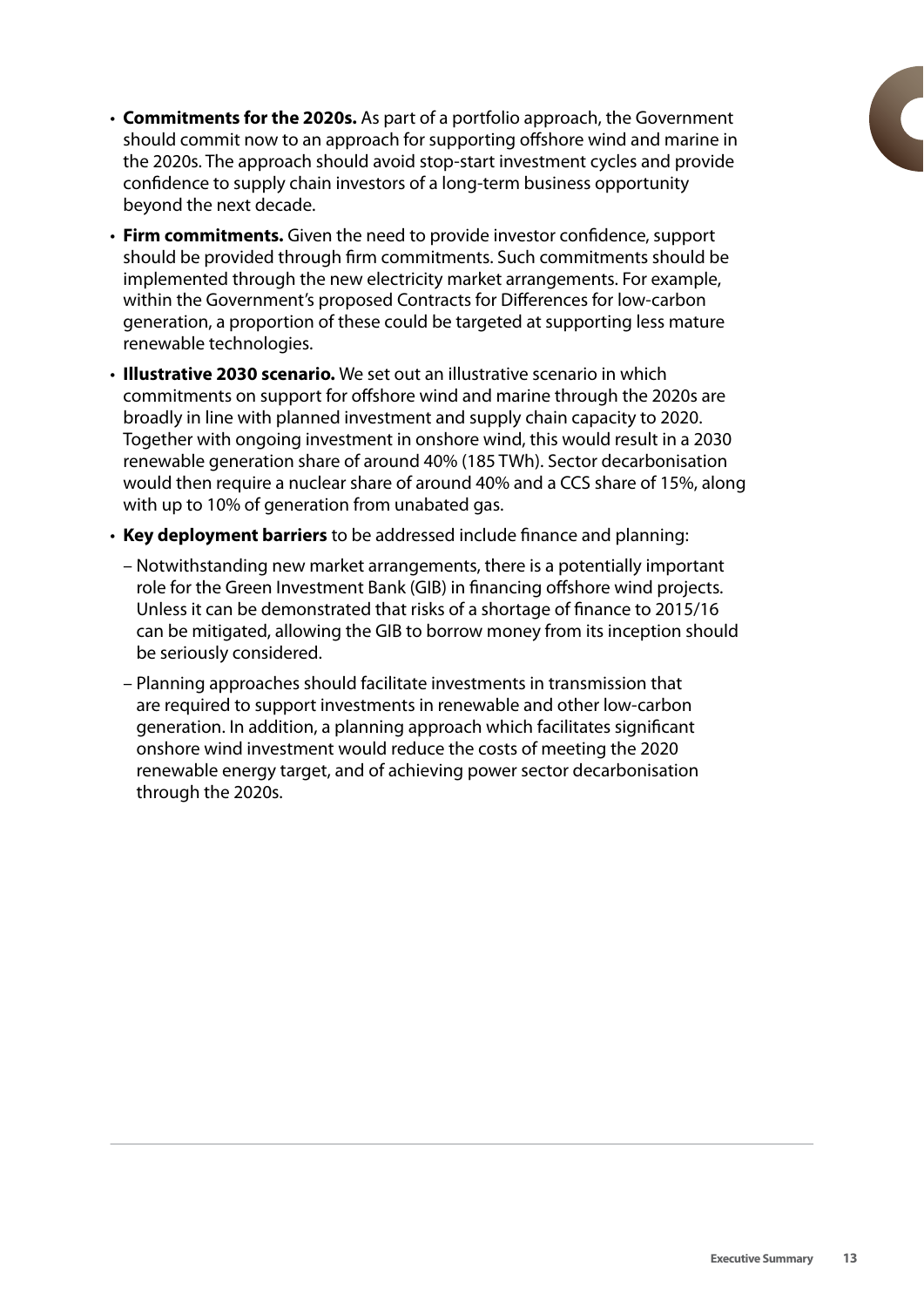## **Renewable heat**

- **Indicative 2030 ambition.** There is a set of low-carbon heat technologies that are mature but that need to be demonstrated in a UK context. Given successful demonstration, increasing the share of renewable heat from currently very low levels to around 35% of energy demand (210 TWh) by 2030 is likely to be both feasible and desirable. This will require consumer understanding and acceptance of the technologies, along with a willingness to accept the disruption and hassle costs of house retrofit.
- **Developing renewable heat options.** The approach over the next decade should focus on removing barriers and developing options that would allow significantly increased ambition in the 2020s. To facilitate this, approaches to renewable heat and energy efficiency (the Renewable Heat Incentive and Green Deal) should be integrated. Success will also require accreditation of installers, alongside financial support provided under the Renewable Heat Incentive. Firm targets should be set and funding commitments made for the period beyond 2020 as and when current uncertainties are resolved (e.g. between 2015 and 2020).

#### **Renewable transport**

- **Electric vehicles.** Significant growth in the number of electric vehicles will increase the share of renewable energy in transport, to the extent that batteries are charged by renewable power generation. In our fourth budget scenario, electric vehicle penetration reaches around 60% of new cars and vans by 2030. Although electric vehicles may still account for a considerably smaller share of total miles in 2030, this will increase significantly in the 2030s as the vehicle stock turns over.
- **Biofuels.** It is currently inappropriate to plan for significantly increased penetration of biofuels in surface transport beyond 2020, given concerns over sustainability (e.g. the tension between biofuels and food production, uncertainties about true lifecycle emissions and biodiversity risks) and competing claims on scarce bioenergy supplies from other sectors (e.g. aviation, industry). Under a cautious assumption of 11% (30 TWh) biofuels penetration in 2030, the total renewable transport share – including renewable electricity used in electric vehicles – would be around 15%.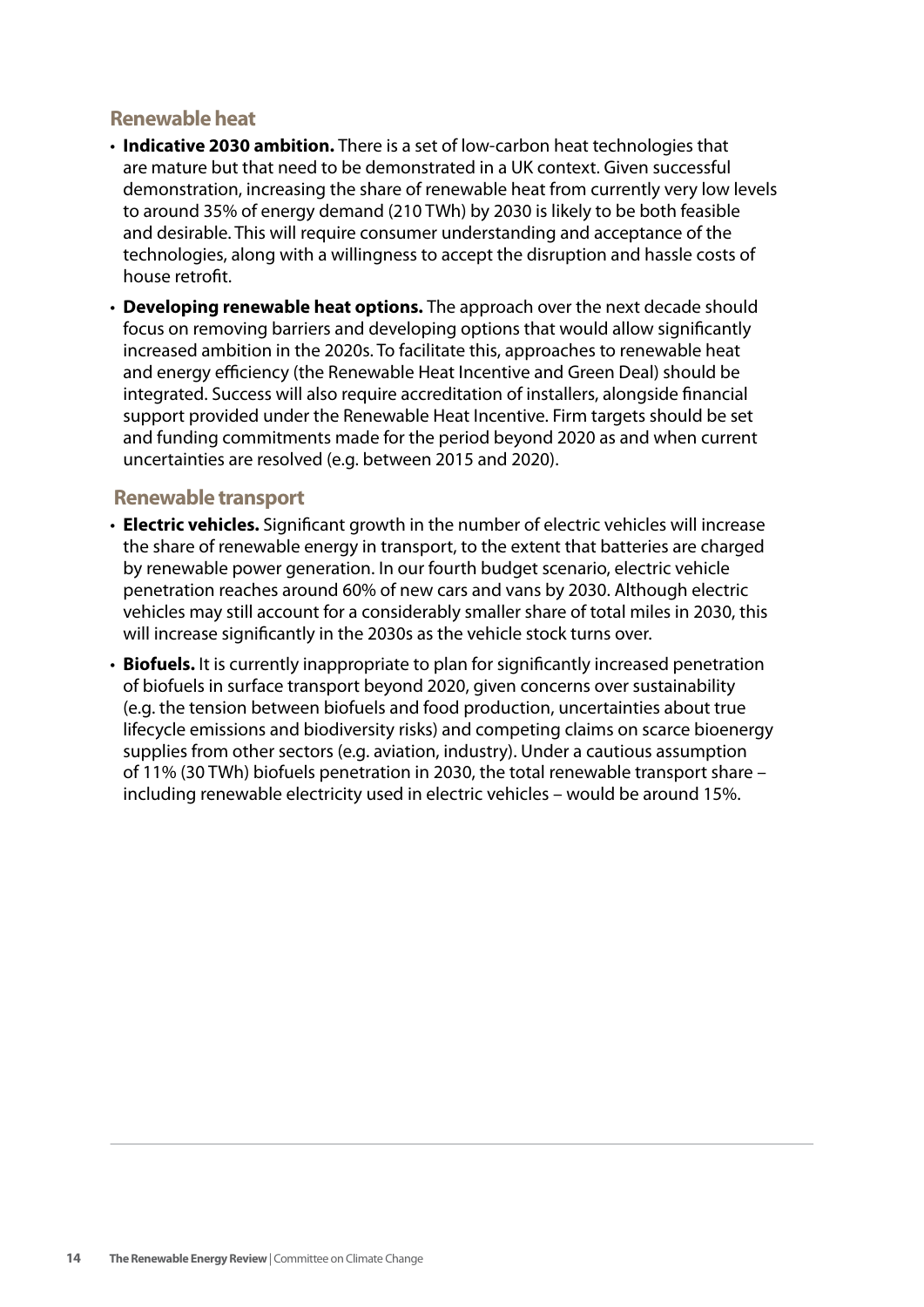# **Renewable energy ambition**

- • **2030 possible contributions.** Adding across our sectoral scenarios, the share of renewable energy penetration is 30% (460 TWh) in our central scenario<sup>1</sup>. Higher levels of ambition (e.g. up to 45%, 680 TWh) are technically feasible and might be economically desirable, depending on the evolution of relative costs and the development of supply chains. Analysis of maximum feasible levels suggests that:
	- **Power generation.** Renewable penetration of up to 65% (300 TWh) would be technically feasible. How much is economically desirable will depend on the evolution of the relative costs of renewables, nuclear and CCS.
	- **Heat.** Renewable penetration of up to 50% (275 TWh) might be technically feasible and desirable by 2030, depending on availability of bioenergy and ability to rapidly develop supply chains and overcome other barriers.
	- **Transport.** With optimistic assumptions over the availability of sustainable biofuels, up to 25% (60 TWh) of transport energy demand could be met by renewable energy in the form of biofuels.
- **2030 ambition.** The precise level of appropriate ambition will become clear over time. We recommend that the Government keeps ambition for renewable energy under review and revisits this as uncertainties over the economics of different low-carbon technologies are reduced (e.g. in 2017/18 when the first new nuclear plant and CCS demonstration plant are due).
- • **2020 ambition.** Renewable energy ambition to 2020 as set out in the Government's Renewable Energy Strategy (RES) and as required under the EU Renewable Energy Directive (RED) would sufficiently develop options for increased ambition in the 2020s.
- • **Maintaining flexibility.**
	- The composition of 2020 ambition as set out in the RES is broadly appropriate. The current level of ambition for offshore wind (13 GW capacity installed by 2020) remains appropriate given uncertainties about the feasibility of increasing ambition on other lower-cost options (e.g. onshore wind).
	- If, however, increases in onshore wind (or other low-cost) ambition were achievable and politically acceptable, a slight reduction in 2020 offshore wind ambition would reduce the costs of meeting the RED target.
	- Conversely, the 2020 ambition for offshore wind should not be increased, unless there is clear evidence that costs have fallen significantly.

<sup>&</sup>lt;sup>1</sup> The total does not exactly equal the sum of the parts due to accounting complexities (as set out in Chapter 5).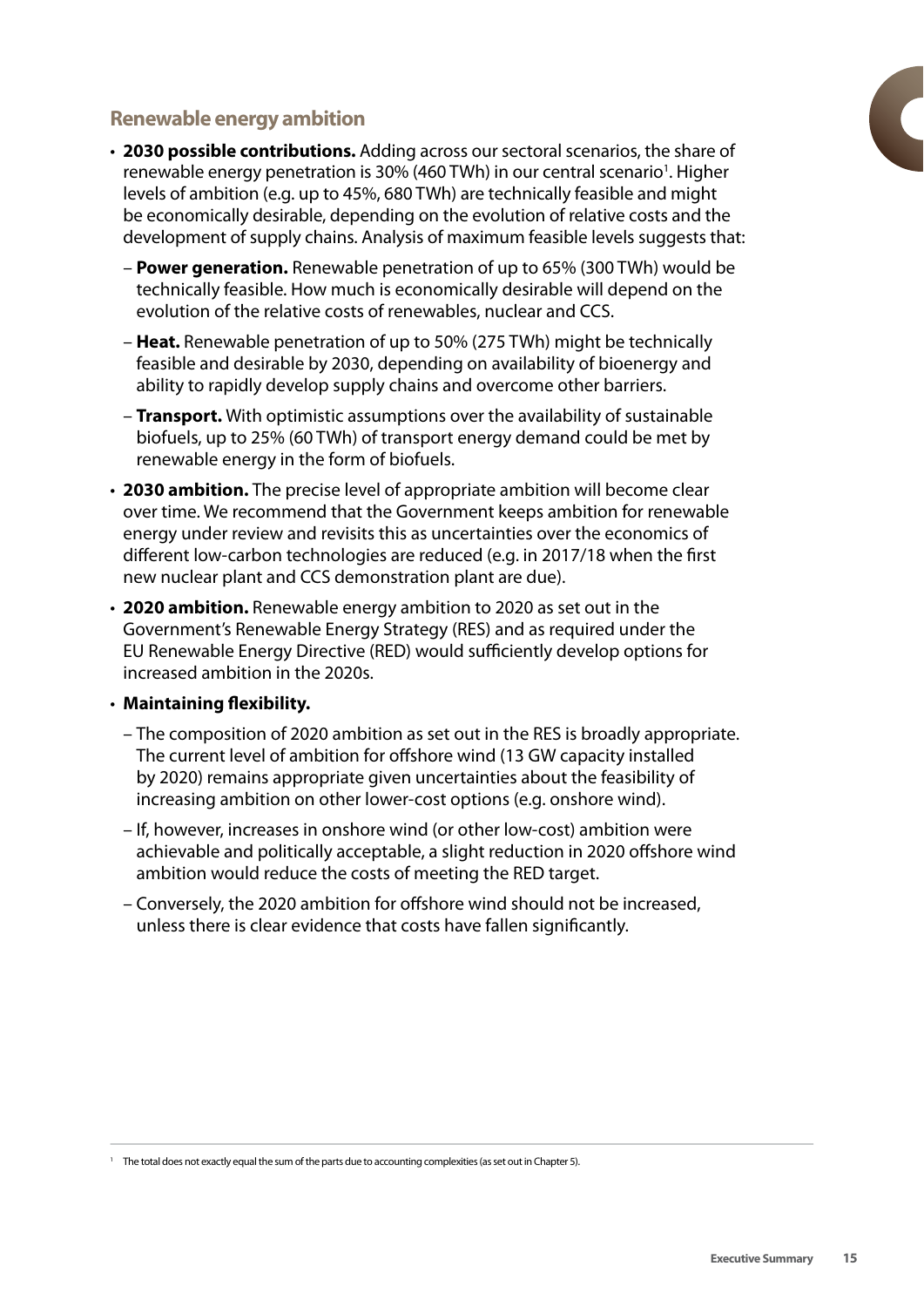We summarise the analysis that underpins our key messages in four sections, and provide more details in the full report:

1) Technical and economic analysis of renewable electricity generation

2) Delivering renewable heat ambition to 2020 and beyond

3) The role of renewable energy in surface transport

4) Scenarios for renewable energy ambition

The broad context for the review is set out in Box 2.

#### **Box 2:** Context of the renewables review

The **current share** of renewables in the UK energy mix is around 3% (Table B1).

| <b>Table B1:</b> Share of renewables in UK energy consumption (2004-2009) |      |         |      |         |         |      |
|---------------------------------------------------------------------------|------|---------|------|---------|---------|------|
|                                                                           | 2004 | 2005    | 2006 | 2007    | 2008    | 2009 |
| Heating and cooling                                                       | 0.7% | 0.9%    | 1.0% | $1.2\%$ | $1.4\%$ | 1.6% |
| Electricity                                                               | 3.5% | 4.1%    | 4.5% | 4.8%    | $5.4\%$ | 6.6% |
| <b>Transport</b>                                                          | 0.1% | 0.2%    | 0.5% | 0.9%    | 2.0%    | 2.5% |
| <b>Total</b>                                                              | 1.1% | $1.4\%$ | 1.6% | 1.8%    | 2.4%    | 3.0% |

**Source:***DUKES* 2010, Table 7.7.

**By 2020**, the 2009 EU Renewable Energy Directive (RED) sets a target for the UK to provide 15% of (gross final) energy consumption from renewable sources – consistent with a share of 20% across all EU Member States. The Committee advised in a letter in September 2010 that the UK's current plans for meeting that target are broadly appropriate.

**By 2030**, the Committee has previously recommended (in our advice on the fourth carbon budget) a reduction in economy-wide emissions of around 60%, requiring that the power sector is largely decarbonised by that date.

The Committee will publish a full **bioenergy** review later in 2011. Given concerns over sustainability and questions over the best long-term use for this limited resource, in this report we adopt a holding position that assumes no increase in bioenergy use in the power or transport sectors beyond 2020.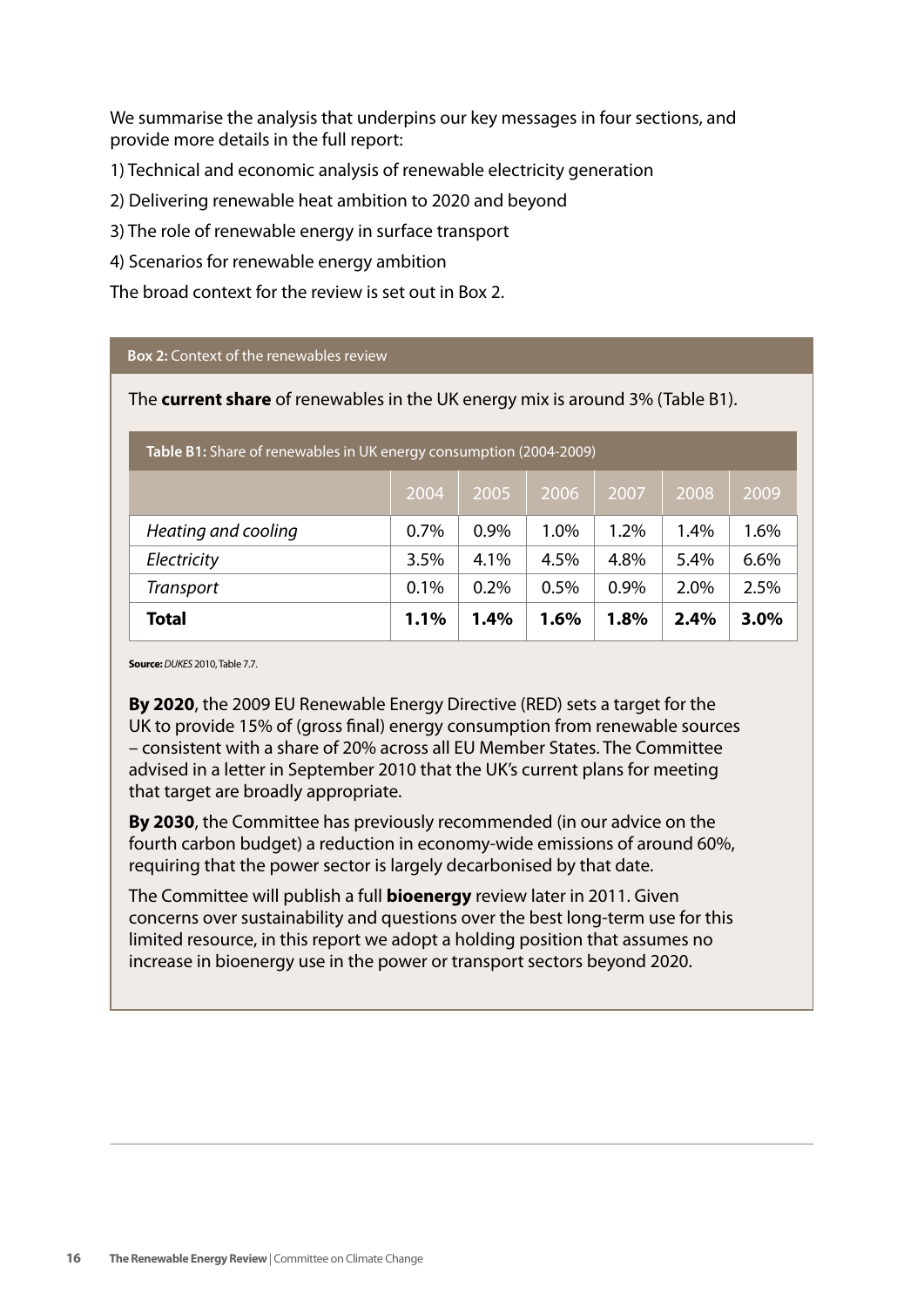# **1. Technical and economic analysis of renewable electricity generation**

Our assessment of renewable electricity generation covers two areas:

- i) Supporting renewable electricity generation as part of a portfolio approach
- ii) Enabling factors and policy implications

#### **i) Supporting renewable electricity generation as part of a portfolio approach**

The technical and economic analysis in this review has identified a potentially significant, but uncertain, contribution from renewables to required power sector decarbonisation (Table 1).

- **Power sector decarbonisation.** Deep cuts in power sector emissions through the 2020s are feasible, cost-effective and desirable. Analysis for our fourth budget report suggested the need for 30-40 GW of low-carbon capacity in the decade from 2020, to replace ageing capacity and to drive down average emissions intensity to around 50 gCO $_{\rm 2}$ /kWh.
- **Diversity.** Given current uncertainties over either the deployability or the costs of nuclear and CCS (see below), there is a value in developing other options for power sector decarbonisation. This suggests a potentially important role for renewable generation technologies.
- • **Resource.**
	- There is abundant UK renewable resource, as regards wind, marine and solar energy.
	- Nuclear generation is unlikely to be subject to a fuel resource constraint for at least fifty years although this may become an issue in the longer term. In the medium term, availability of sites may become a binding constraint.
	- There is a long-term constraint on cost-effective CCS storage capacity. This could limit medium-term deployment of CCS in power generation, given the likely need for long-term use of CCS in energy-intensive industries.
- **Technical feasibility.** There is an issue about how the system copes with intermittent renewables (i.e. keeping the lights on when the wind does not blow). Our analysis suggests, however, that a high level of intermittent renewable generation is technically feasible, as long as options for providing system flexibility are fully deployed.
	- A range of options exist to address intermittency (demand-side response, interconnection, balancing generation) at a cost that is likely to be low relative to the costs of generation even up to very high penetrations. For example, analysis that we present in Chapter 1 suggests that even for renewable shares up to 65% in 2030 and 80% in 2050, the cost is only up to 1 p/kWh of additional intermittent generation.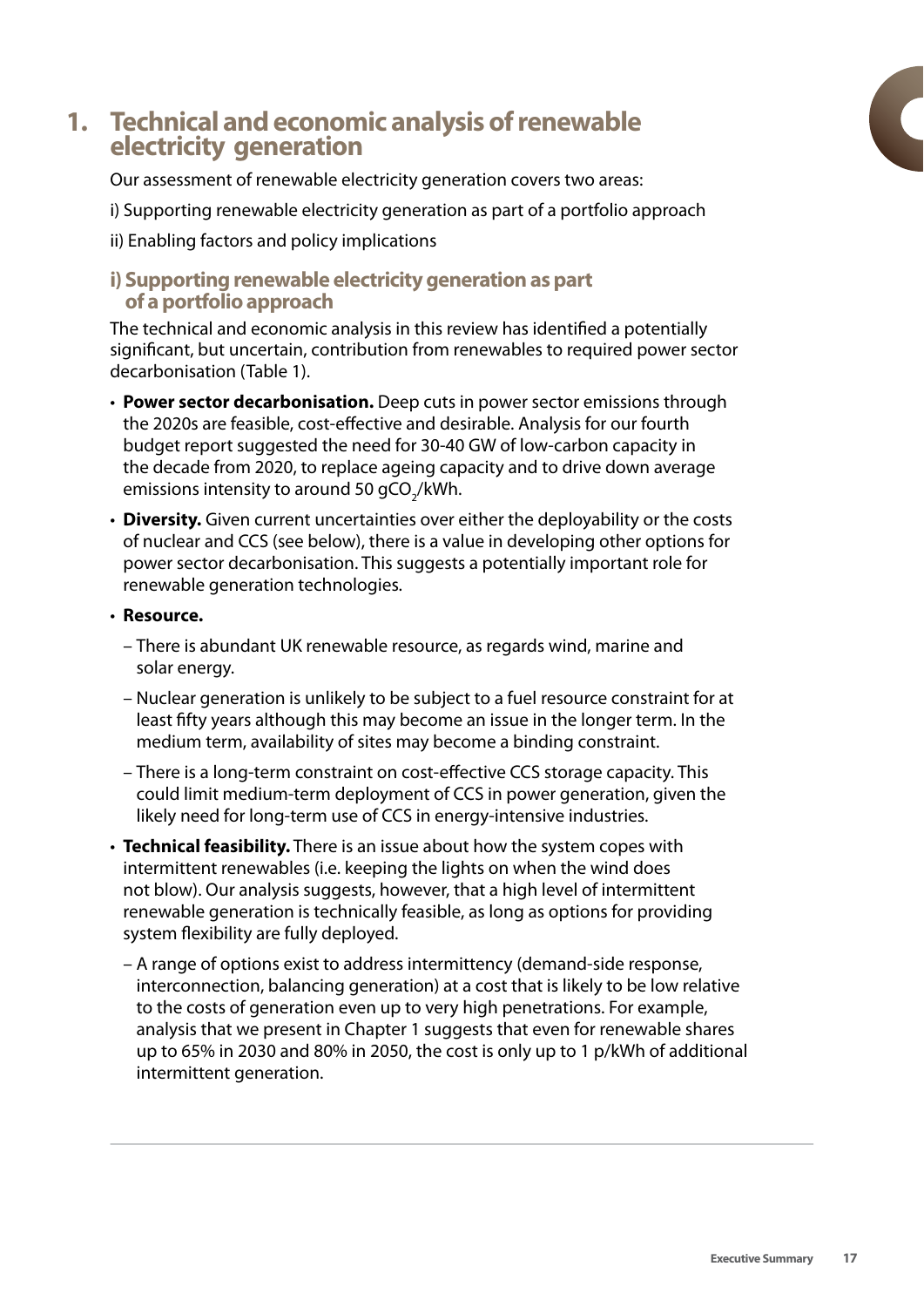- Given the potential to deploy these options, an assessment of achievable build rates suggests that it would be technically feasible to achieve renewable generation penetration of 65% in 2030.
- **Economics.** It is likely that a wide range of low-carbon generation technologies (renewables and others) will be cheaper than fossil-fired generation (Figure 1), given a carbon price compatible with overall progress to a low-carbon economy (e.g. around £70 per tonne in 2030):
	- Nuclear appears likely to be the lowest-cost low-carbon technology with significant potential for increased deployment; it is likely to be costcompetitive with gas CCGT at a £30/tCO $_{\textrm{\tiny{2}}}$  carbon price in 2020. As such, it should play a major role in decarbonisation, provided that safety concerns are addressed (Box 3).
	- The economics of CCS generation are likely to remain highly uncertain until this technology has been demonstrated at scale.
	- Onshore wind has a comparable cost to nuclear and is therefore also likely to be cost-competitive with gas CCGT by 2020.
	- Most other renewable generation technologies currently appear relatively expensive and are likely to remain so until at least 2020, and in some cases considerably later.
	- By 2030, however, there are plausible scenarios where these other renewable technologies (e.g. offshore wind, marine, solar) have become cheaper than fossil-fired generation at a carbon price of £70/tCO<sub>2</sub> and to different extents have become competitive or close to competitive with nuclear.
	- Our conclusions on cost are based on a 10% real discount rate for annualising capital costs. Whilst some emerging technologies may currently apply a higher discount rate, we consider 10% to be a suitable basis for longer-term cost comparisons in the power sector, with new market arrangements in place and with wider deployment. Depending on the extent to which technology uncertainties are resolved, and with a supportive policy environment, a lower discount rate may be appropriate (e.g. 7.5%), in which case the low-carbon abatement options are even more attractive against conventional generation (Figure 2).
- **UK role in technology development.** As set out in our 2010 innovation review, the UK should support those technologies where we have a comparative advantage, and where we have the opportunity to be a leader internationally. These include offshore wind, for which the UK has a very favourable resource and a developing industry, and marine, for which the UK is in the lead in developing and demonstrating the technology and has a large share of the world's most promising sites.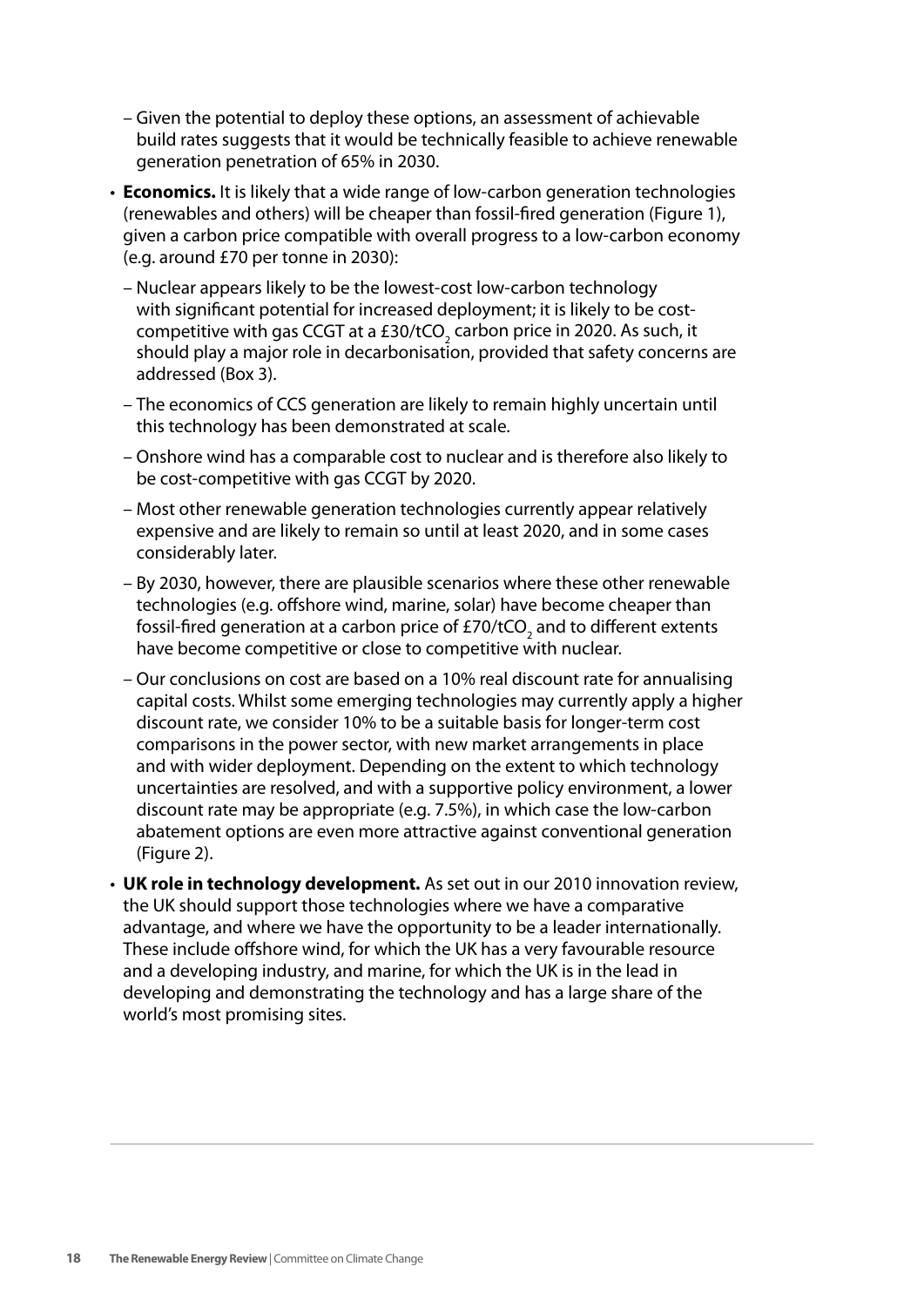**Figure 1:** Estimated cost ranges for low-carbon power technologies (2030)



**Source:** CCC calculations, based on Mott MacDonald (2011) *Costs of low-carbon generation technologies.*

**Note(s):** 2010 prices, using 10% discount rate, for a project starting construction in 2030. Unabated gas includes a carbon price. Excludes additional system costs due to intermittency, e.g. back-up, interconnection. These ranges take into account capital cost and fuel/carbon price uncertainty, but do not cover all possible eventualities (e.g. they assume that CCS is successfully demonstrated).



**Source:** CCC calculations, based on Mott MacDonald (2011) *Costs of low-carbon generation technologies.* **Note(s):** As Figure 1, with 7.5% discount rate.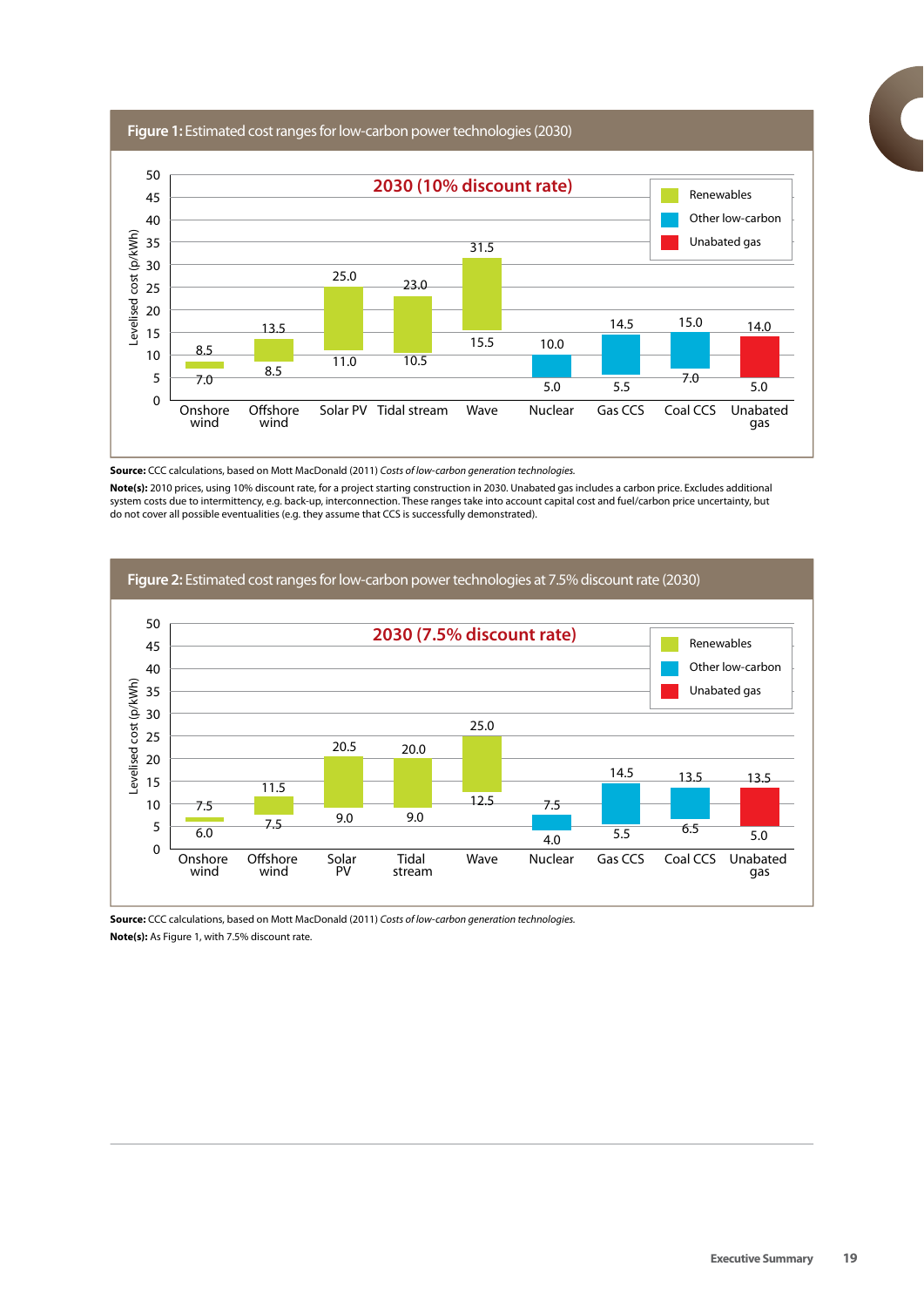#### **Box 3:** The Fukushima nuclear plant and implications for the UK

Events in Japan at the Fukushima Daiichi nuclear plant have raised the issue of nuclear power safety internationally. The UK has launched a review, which will deliver preliminary findings in May. We note that whilst the specific circumstances in Japan differ significantly from those for new nuclear in the UK, in principle this could affect the potential for nuclear power to contribute to decarbonisation in the UK (e.g. the National Policy Statement for nuclear has been delayed to take account of the review, and any tightening of safety requirements may increase costs).

- Nuclear safety was considered at length in the 2008 White Paper on Nuclear Power and associated consultation document. This concluded that the safety risks associated with new nuclear power in the UK are very small:
	- There have been no civil nuclear events with off-site consequences or where all the safety barriers that are an inherent part of the design were breached in the UK.
	- The consultation document cites analysis for the European Commission suggesting that the risk of 'a major accident – the meltdown of the reactor's core along with failure of the containment structure' is of the order of one in a billion per reactor per year in the UK.
	- More broadly, the White Paper found that the safety risk associated with new nuclear in the UK is not comparable with older plant where accidents have occurred overseas because regulatory scrutiny of reactor designs and operations is far more rigorous in the UK today.
- Those conclusions are likely to be robust to events in Japan:
	- Events in Japan were the result of an enormous earthquake and tsunami. These affected back-up power and thereby compromised cooling of some reactors. Subsequently there has been overheating, exposure and radiation release from spent fuel ponds.
	- The likelihood of natural disasters of this type and scale occurring in the UK is extremely small.
	- Plant designs allowed under the UK's Generic Design Assessment have benefited from considerable technological improvement since the 1960s Boiling Water Reactors used at Fukushima, including the incorporation of secondary backup and passive cooling facilities.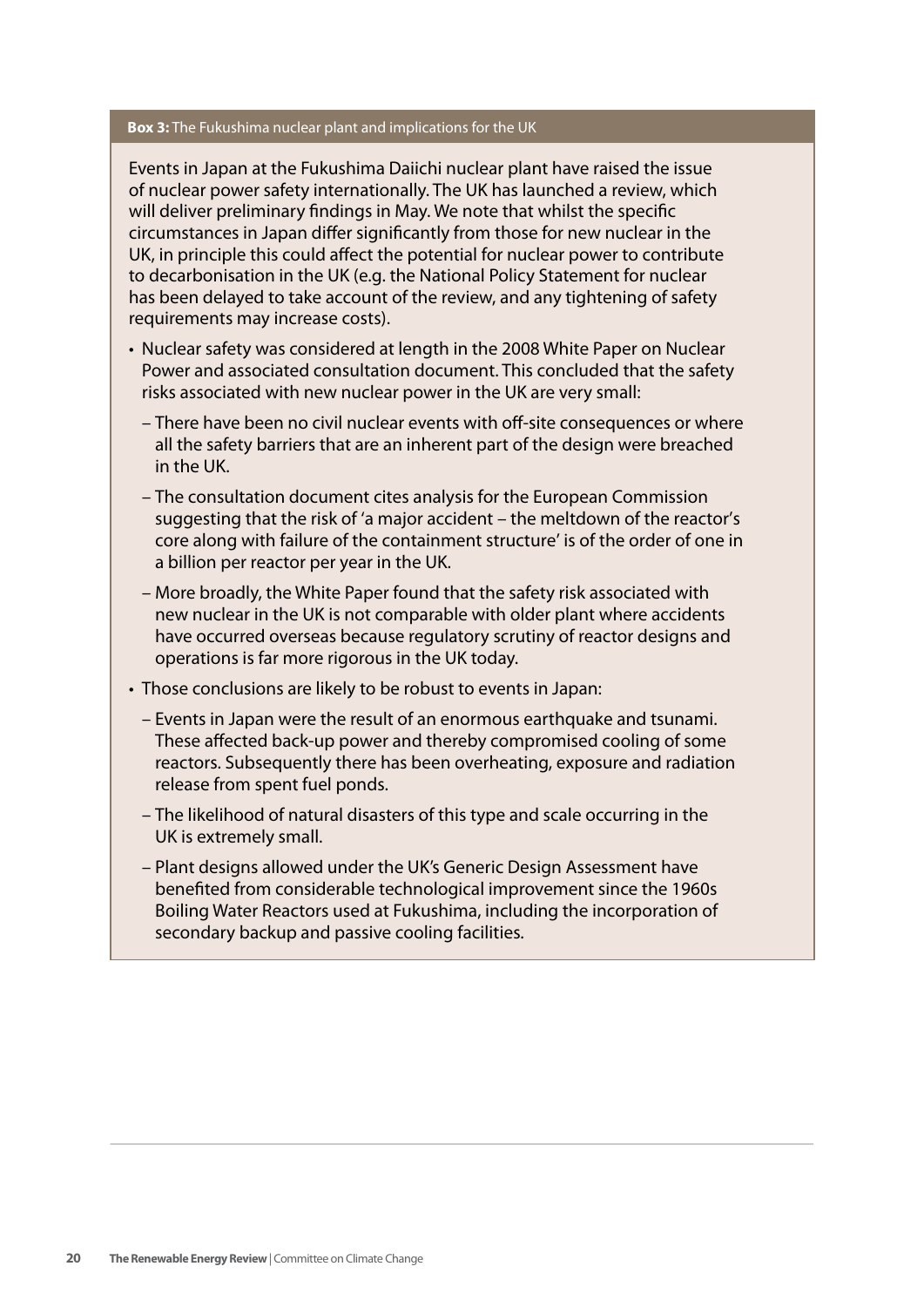- However, the Committee has not undertaken a detailed review of all possible implications for nuclear in the UK.
	- DECC has commissioned such a review from the chief nuclear officer, Dr Mike Weightman. This will report preliminary findings in May, with a final report due in September 2011.
	- A full review is required to ensure that any safety lessons are learnt and to restore public confidence in the safety of nuclear power.

Should the review suggest limiting the role of nuclear generation in the UK in future, then a higher renewables contribution would be required. Alternatively if the review leads to a significant tightening of safety regulations, nuclear costs may be increased, which would improve the relative economics of renewable technologies and argue for potentially increasing their role.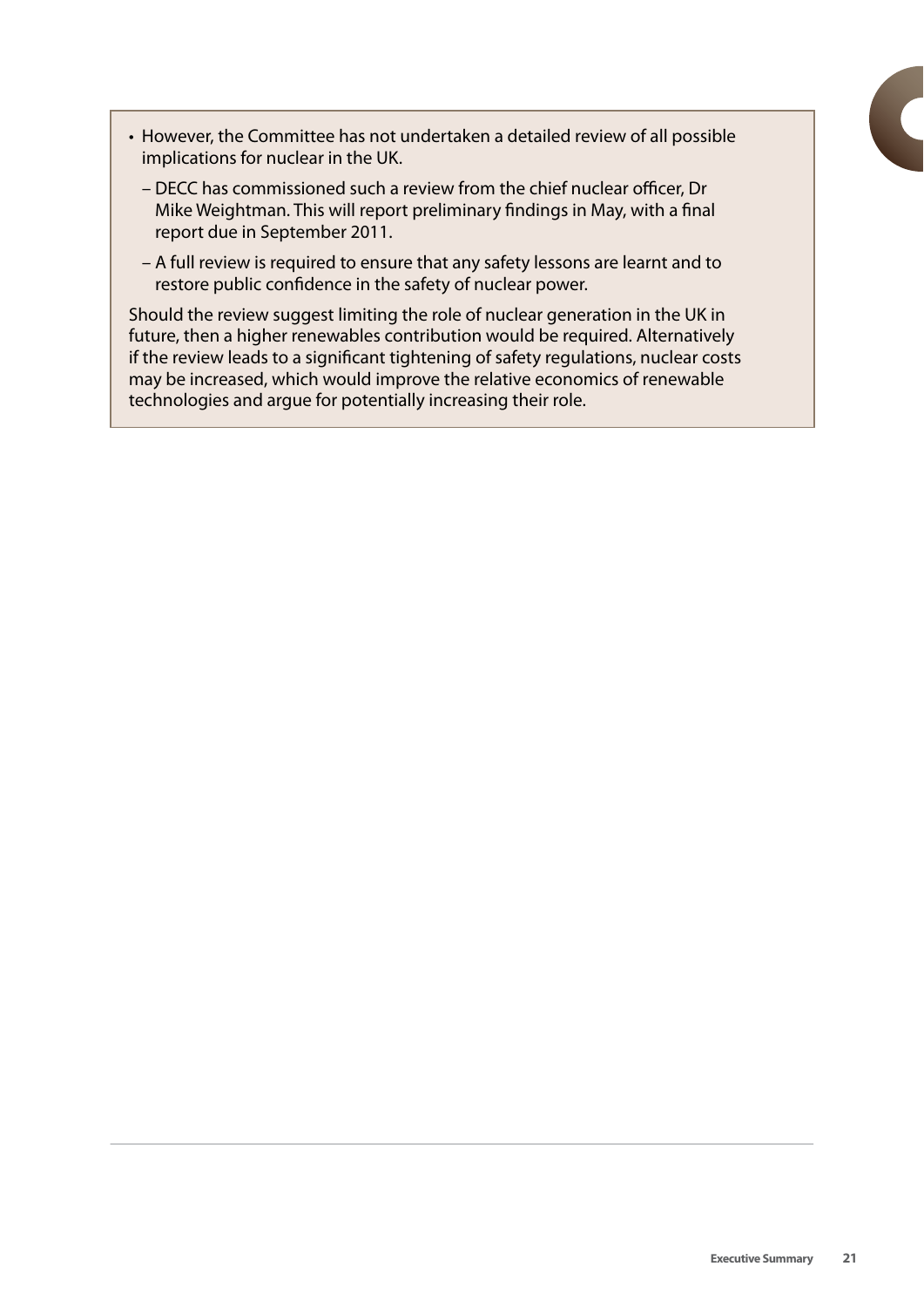| <b>Technology</b>        | Cost at commercial (10%)<br>discount rate (p/kWh) <sup>2</sup><br>2020 | 2040                                                               | (3.5%) discount rate<br>(p/kWh)       | 2040 cost at a social Importance of UK deployment for reducing costs                                                                                                                                                                                                                                                                               |
|--------------------------|------------------------------------------------------------------------|--------------------------------------------------------------------|---------------------------------------|----------------------------------------------------------------------------------------------------------------------------------------------------------------------------------------------------------------------------------------------------------------------------------------------------------------------------------------------------|
| Unabated<br>gas          | $5.0 - 11.0$                                                           | $6.0 - 16.5$                                                       | $5.5 - 16.0$                          | Reference technology                                                                                                                                                                                                                                                                                                                               |
|                          |                                                                        | Technologies that are likely to play a major role in future UK mix |                                       |                                                                                                                                                                                                                                                                                                                                                    |
| New nuclear              | $5.5 - 10.0$                                                           | $4.5 - 9.5$                                                        | $2.5 - 4.5$                           | Equipment costs likely to be driven by global<br>deployment, with some potential for local<br>learning-by-doing.                                                                                                                                                                                                                                   |
| Onshore<br>wind          | $7.5 - 9.0$                                                            | $6.5 - 8.0$                                                        | $4.0 - 5.0$                           | Technology is already well-established and is being<br>deployed globally. UK impact on costs therefore likely to<br>be limited.                                                                                                                                                                                                                    |
| Offshore<br>wind         | 10.0-15.0                                                              | $7.5 - 12.0$                                                       | $5.0 - 8.0$                           | UK deployment likely to be important to reducing costs,<br>given significant capability already established and a<br>large share of the global market. Also a requirement for<br>specialised local infrastructure (e.g. ports).                                                                                                                    |
|                          |                                                                        |                                                                    |                                       | Technologies that could play a major role in the future UK mix, where deployment in the UK is important in developing the option                                                                                                                                                                                                                   |
| CCS                      | $6.0 - 15.0$ (gas)<br>7.5-15.0 (coal)                                  | $5.5 - 14.5$ (gas)<br>$6.5 - 15.0$ (coal)                          | $5.0 - 13.5$ (gas)<br>5.0-11.5 (coal) | UK deployment will be important alongside global efforts<br>towards cost reductions. UK has existing strengths (e.g.<br>in CO <sub>2</sub> storage and transportation, subsurface evaluation<br>and geotechnical engineering, and in power plant<br>efficiency and clean coal technologies) and likely to be an<br>early deployer internationally. |
| Tidal stream             | 12.5-25.0                                                              | $9.0 - 21.5$                                                       | $6.0 - 14.0$                          | UK has an important role.                                                                                                                                                                                                                                                                                                                          |
|                          |                                                                        |                                                                    |                                       | UK companies have significant marine design/<br>engineering experience and already have a sizable share<br>of device developers and patents. UK resource also a<br>large share of the global market.                                                                                                                                               |
| Wave                     | $19.0 - 34.5$                                                          | 12.5-29.0                                                          | $7.0 - 15.0$                          | As for tidal stream, UK has an important role.                                                                                                                                                                                                                                                                                                     |
|                          |                                                                        |                                                                    |                                       | Technologies that could play a major role in the future UK mix, with limited role for UK deployment in developing the option                                                                                                                                                                                                                       |
| Solar PV                 | 17.5-33.0                                                              | $8.0 - 19.5$                                                       | $4.5 - 11.0$                          | Limited role for UK deployment (though UK does have<br>research strength).<br>Technology development likely to be driven by<br>international deployment or by research in the UK that is<br>not dependent on UK deployment.                                                                                                                        |
| Tidal range <sup>3</sup> | 23.5-41.0                                                              | 20.5-39.5                                                          | $8.5 - 16.0$                          | Limited scope for cost reductions as an established<br>technology, and limited sites to apply any learning from                                                                                                                                                                                                                                    |
| Severn                   | 21.0-31.0                                                              |                                                                    | $7.5 - 11.0$                          | early deployments.                                                                                                                                                                                                                                                                                                                                 |

#### **Table 1:** Summary: Importance of low-carbon generation technologies in UK decarbonisation strategy

 $^2$  Costs are for a project starting construction in that year. Estimates take into account capital, fuel and carbon price uncertainty. Additional system costs due to

intermittency (e.g. back up, interconnection) are not included.<br><sup>3</sup> CCC calculations based on Mott MacDonald's assessment of 2 GW site.<br><sup>4</sup> Cost estimates for Severn barrage (Cardiff-Weston scheme) from DECC (2010) *Severn* Study estimate including Optimism Bias (OB), Risk Assessment (RA) and Compensatory Habitat payments. Low end includes Compensatory Habitat payments but not RA and OB.

barrage4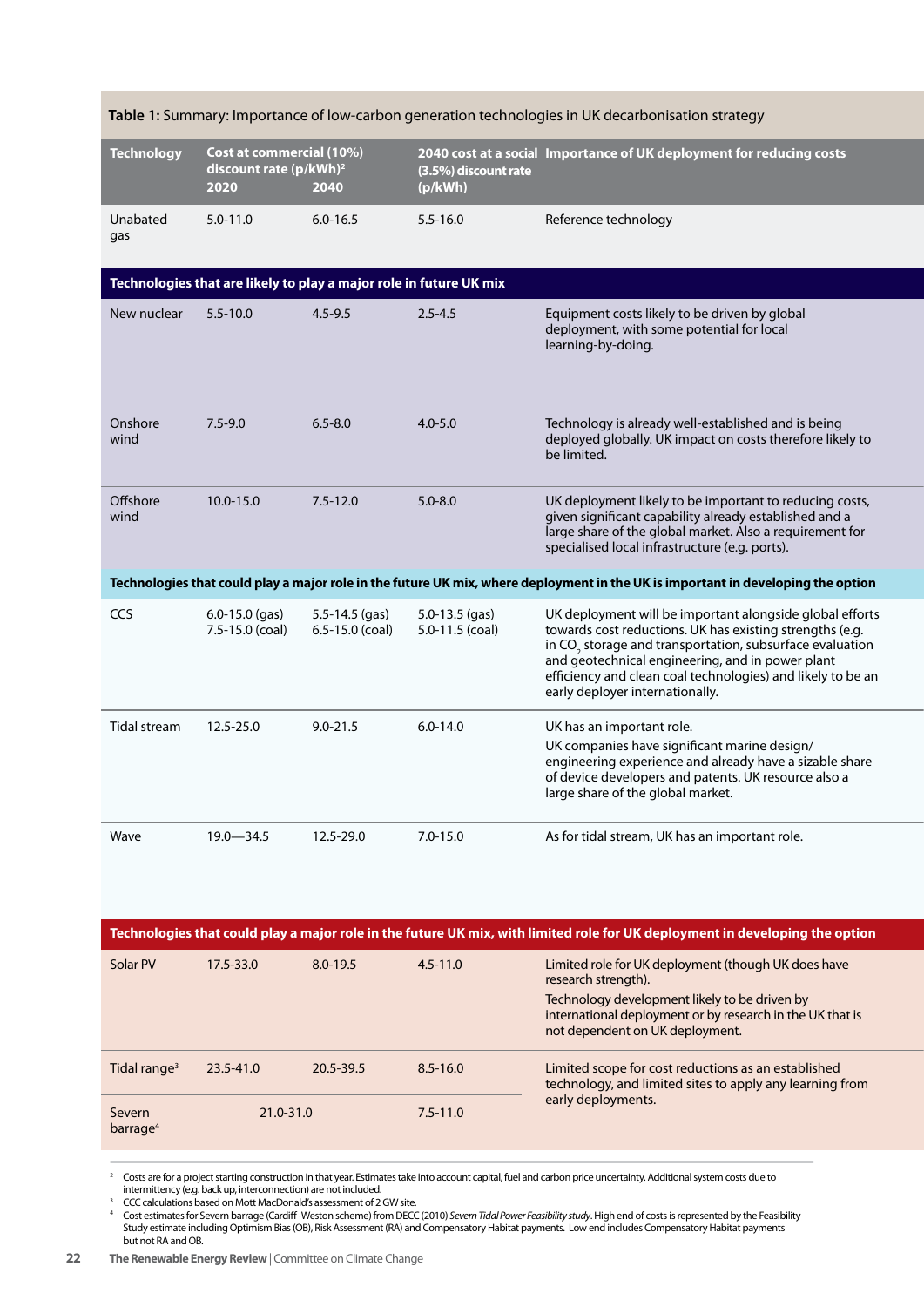| UK practical resource <sup>5</sup><br>(i.e. potential to contribute to<br>long-term decarbonisation)                                                                        | <b>Other considerations</b>                                                                                                       | Conclusion: Future role in UK mix and strategic attitude to<br>technology development                                                                                                                                                                                                                         |
|-----------------------------------------------------------------------------------------------------------------------------------------------------------------------------|-----------------------------------------------------------------------------------------------------------------------------------|---------------------------------------------------------------------------------------------------------------------------------------------------------------------------------------------------------------------------------------------------------------------------------------------------------------|
|                                                                                                                                                                             |                                                                                                                                   | Limited role for building new unabated gas (or coal) beyond<br>2020, given rising carbon costs and availability of (lower-cost)<br>low-carbon alternatives.                                                                                                                                                   |
|                                                                                                                                                                             |                                                                                                                                   |                                                                                                                                                                                                                                                                                                               |
| In theory could be very large.<br>In practice may be limited by<br>sites - 8 currently approved<br>sites could provide over 20 GW<br>(e.g. 175 TWh per year) <sup>6</sup> . | Mature technology,<br>globally deployed.<br>Waste disposal and<br>proliferation risks.<br>Public attitude and<br>safety concerns. | Given maturity and relatively low cost, likely to play a major role<br>at least to 2050.<br>Potential constraints and wider risks/considerations suggest<br>it would not be prudent to plan for a low-carbon mix entirely<br>dominated by nuclear.                                                            |
| Around 80 TWh per year,<br>depending on planning<br>constraints.                                                                                                            | Intermittency.<br>Possible local resistance.                                                                                      | Relatively low cost, therefore likely to play a significant role,<br>within the constraints of suitable sites.<br>Large amounts of other technologies will also be required, given<br>limited site availability.                                                                                              |
| Very large - over 400 TWh<br>per year.                                                                                                                                      | Lower visual impact<br>(less local resistance).<br>Intermittency.                                                                 | Promising long-term option, given large resource and<br>potential for cost reductions.<br>Given potential UK impact on global costs, warrants some<br>support to 2030 to develop the option.                                                                                                                  |
|                                                                                                                                                                             |                                                                                                                                   |                                                                                                                                                                                                                                                                                                               |
| May be limited by availability<br>of fuel and storage sites.                                                                                                                | Dispatchable.<br>Exposed to fossil fuel price risk.                                                                               | Future role currently highly uncertain given early stage of<br>technology development.<br>Likely to be valued in a diverse mix, given different risks<br>compared to nuclear and renewables and potential to operate<br>at mid-merit, given lower capital intensity.                                          |
| Potentially large -<br>18 to 200 TWh per year.                                                                                                                              | Intermittency (with possible<br>benefits in wind-dominated<br>mix).                                                               | Currently at an early stage therefore will have a limited role in<br>the period to 2020. Important role for UK globally in developing<br>the option to 2030.<br>Given potentially large resource and scope for cost reduction,<br>could play significant role as part of a diverse mix in 2030 and<br>beyond. |
| Limited – around 40 TWh<br>per year.                                                                                                                                        | Intermittency (with possible<br>benefits in wind-dominated<br>mix).                                                               | Currently at an early stage therefore will have a limited role in<br>the period to 2020. Important role for UK globally in developing<br>the option to 2030.<br>Given scope for cost reduction, could play role as part of a diverse<br>mix in 2030 and beyond, but limited by practical resource.            |
|                                                                                                                                                                             |                                                                                                                                   |                                                                                                                                                                                                                                                                                                               |
| Large - around 140 TWh per<br>year (on the basis of current<br>technology) with more possible<br>with technology breakthroughs.                                             | Intermittency (with possible<br>benefits in wind-dominated<br>mix).                                                               | Given current high costs and limited UK impact on global costs,<br>role in the short term (i.e. to 2020) should be limited.<br>Option to buy in from overseas later, and to have a major role in<br>the longer term (subject to significant cost reductions).                                                 |
| Limited - around 40 TWh per<br>year (of which almost a half<br>from the Severn).                                                                                            | Intermittency (with possible<br>benefits in wind-dominated<br>mix).                                                               | Given limited opportunities to reduce costs with deployment,<br>should not be pursued where sufficient lower-cost options<br>are available. Should be triggered as an option if relative costs<br>improve or if there are tight constraints on roll-out of lower-cost<br>technologies (e.g. wind, nuclear).   |
|                                                                                                                                                                             |                                                                                                                                   |                                                                                                                                                                                                                                                                                                               |

<sup>5</sup> See Chapter 1, section 2. Numbers here are considered 'practical' resource, i.e. taking into account environmental and proximity constraints.

6 175 TWh per year in 2030 would require 22 GW, including all current developer plans for 7 sites (18 GW), existing plant expected still to be in operation (1.2 GW) and 2 more reactors (3.2 GW) at the remaining site, or additional at the other 7 sites.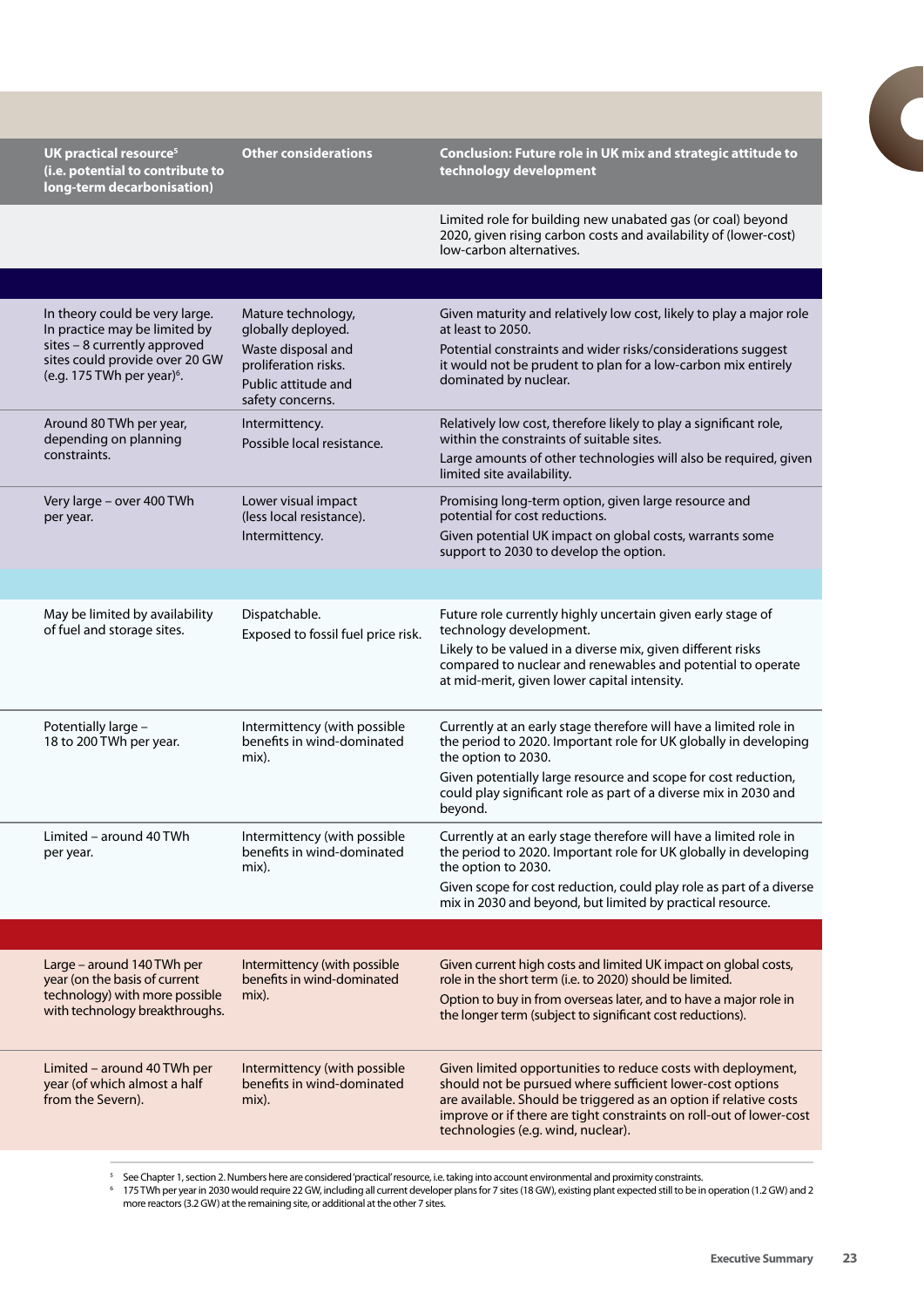The implication of our technical and economic analysis is that energy and technology policy approaches should promote competition between the more mature low-carbon technologies, while providing support for technologies that are currently more expensive but with a potentially important long-term role. Support is required for technologies at the early deployment phase (e.g. offshore wind) and those at the demonstration phase (e.g. marine). This raises questions about whether it is appropriate to commit now to a specific level of ambition for these technologies in 2030 and if so what the level should be.

## **Committing now to technology support in the 2020s**

The likely scale of investment in the less mature renewable technologies (e.g. offshore wind, marine) during the 2020s is very uncertain. This reflects their currently high costs, and the lack of policy commitment to providing support for new investments beyond 2020.

This uncertainty would be resolved by committing now to a minimum level of deployment or support in the 2020s, therefore underpinning required supply chain investment over the next decade.

A decision on whether to go beyond a minimum commitment, including a decision on the possible contribution from a Severn barrage project, could be taken when better information is available on relative costs and any barriers to deployment (e.g. in 2017/18, when there will be more confidence about costs and performance of offshore wind, marine, nuclear and CCS).

The minimum commitment should also hold only if supply chain investment envisaged to 2020 is delivered in practice.

In order to provide investor confidence, technology support should be provided through firm commitments, to be implemented through new electricity market arrangements (see section 1(ii) below).

### **An illustrative scenario for technology support**

In determining the appropriate level of any such commitment the relevant factors are the level of supply chain investment required, the degree of commitment required to support this investment, and the need to keep the impact on electricity bills at an acceptable level.

We set out a range of scenarios in this report (Figure 3), of which the 40% (185 TWh) renewable penetration scenario currently appears likely to be the most appropriate. This scenario includes:

- • **Offshore wind.** There is investment in offshore wind through the 2020s at levels consistent with planned investment levels to 2020 (as set out in the Government's Renewable Energy Strategy).
- Marine. Tidal stream and wave investments proceed in line with rates planned for 2020.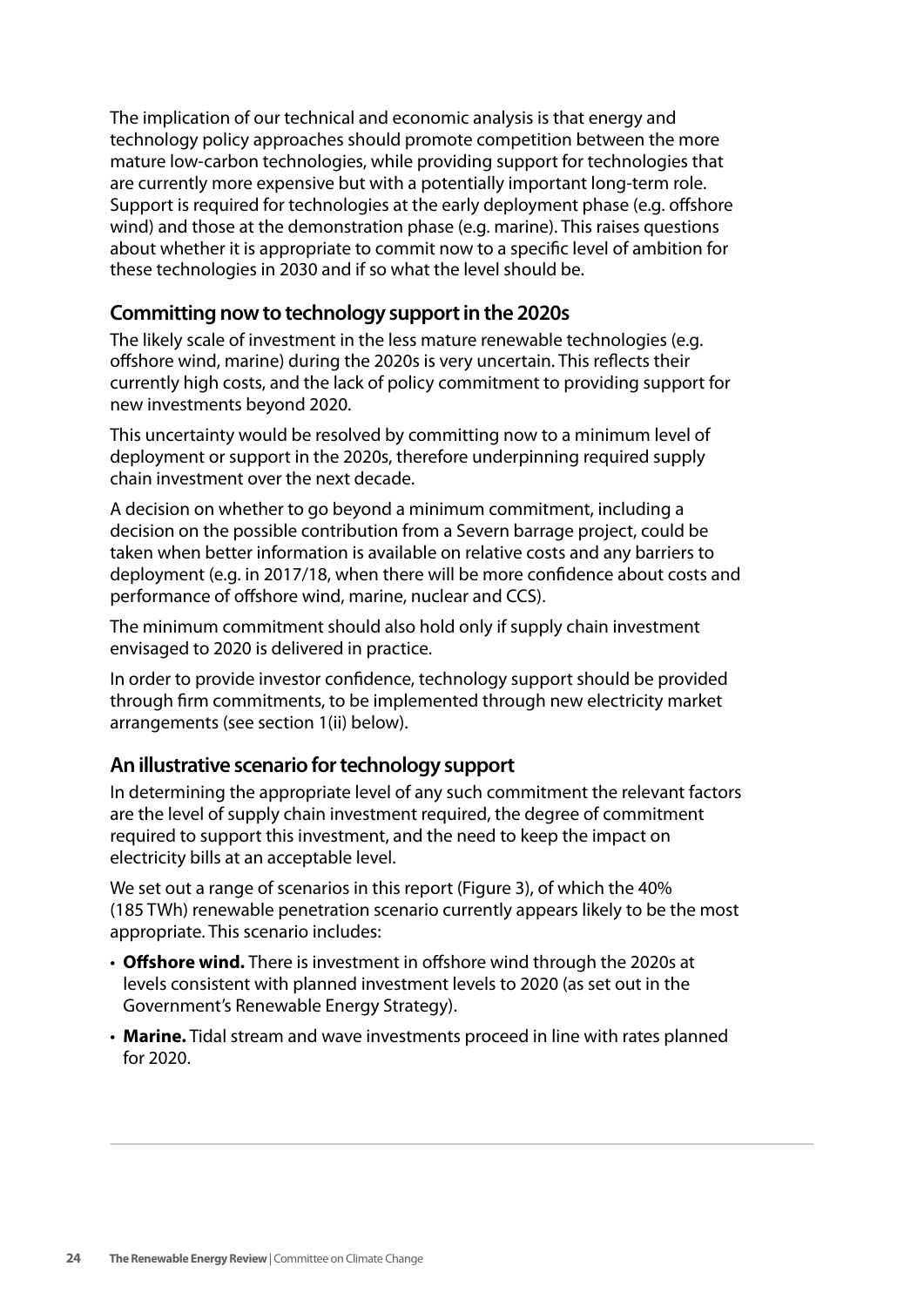- • **Onshore wind.** Our cost estimates suggest that onshore wind is likely to be one of the cheapest low-carbon options. There are however questions over the scale at which it can be deployed given uncertainties relating to site availability and planning, in turn reflecting public concerns about the local visual impact. Our assessment is that over 6 GW (generating 20 TWh a year) could be added in the 2020s.
- Biomass. Given sustainability concerns and demands from other sectors we assume no new investment in biomass in the power sector beyond 2020.
- **CCS.** This scenario includes investment in a further 9 GW of CCS, largely coming on to the system in the second half of the 2020s.
- **Nuclear.** Given that nuclear is likely to be relatively low cost, it should have a crucial role, provided safety concerns can be addressed (see Box 3 above). In this illustrative scenario, there is investment on all eight currently approved sites, with around 18 GW new nuclear added to the system through the 2020s, resulting in around a 40% share (175 TWh) in 2030.

In practice, the precise renewables share (including any contribution from other renewables, e.g. solar PV and geothermal) will be determined through a combination of technology support for those currently more expensive technologies, and competition between more mature renewable technologies and other low-carbon alternatives, to be implemented through new electricity market arrangements.



**Source:** CCC calculations, based on modelling by Pöyry Management Consulting.

**Note(s):** All 2030 scenarios achieve a comparable level of emissions intensity (around 50 g/kWh) and security of supply. Includes losses, excludes generator own-use and autogeneration. Other renewables include hydro, biomass (including anaerobic digestion),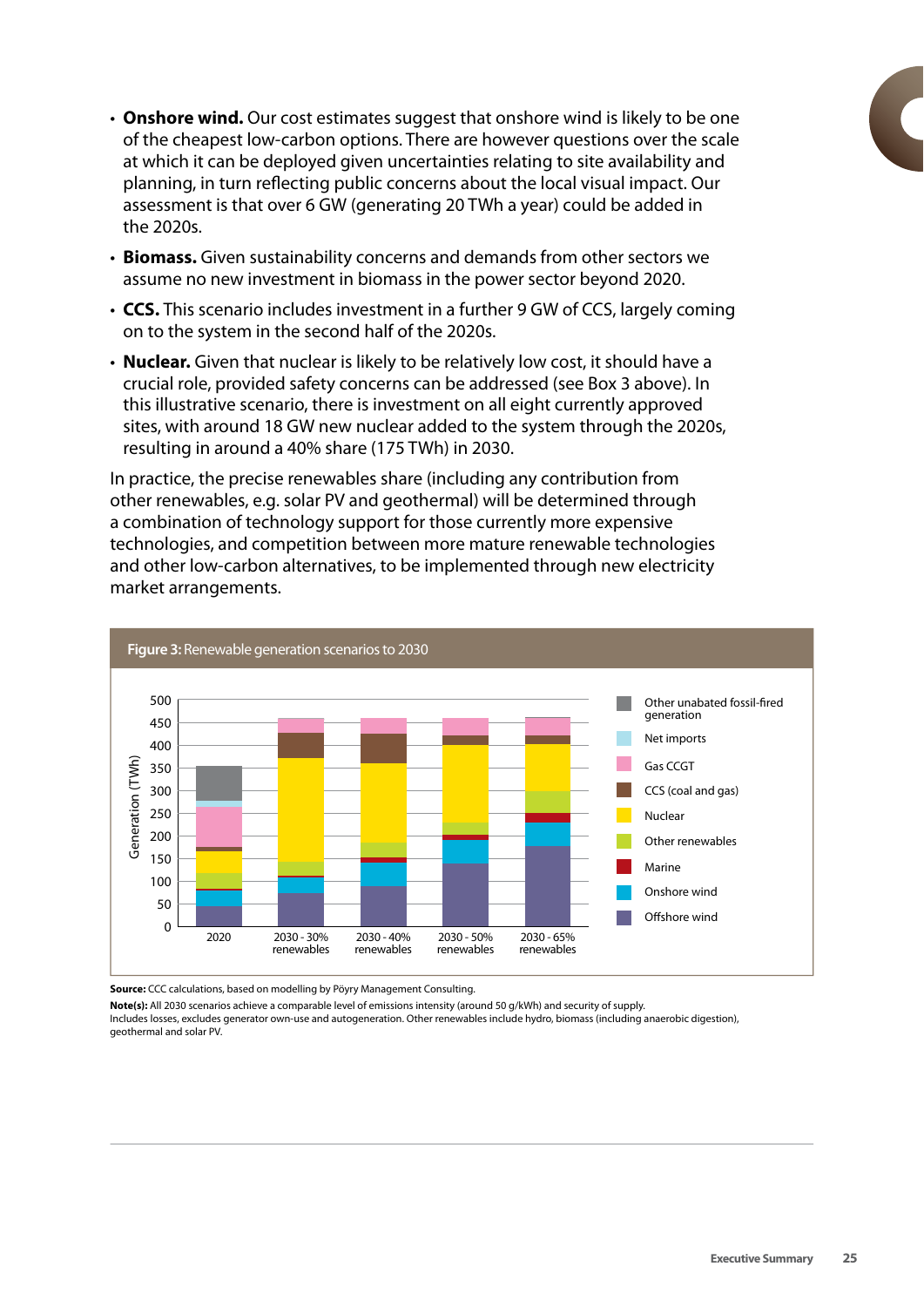# **Offshore wind ambition to 2020**

In our September 2010 letter to the Secretary of State for Energy and Climate Change, we suggested that the ambition to 2020 for offshore wind was broadly appropriate.

In this report, we have returned to the question of 2020 ambition, and considered whether this could be reduced whilst still providing required technology support to 2030.

The context for this is the electricity price impact of offshore wind ambition, which involves a cost penalty roughly double that of onshore wind generation (as reflected in the current subsidy payment for offshore wind of 2 ROCs<sup>7</sup> per MWh, compared to 1 ROC for onshore wind).

Given the very aggressive pace of investment to 2020 under the Government's plans, ideally this would be smoothed in the context of a 2030 commitment (i.e. by reducing ambition to 2020 to reduce costs, whilst committing to further investment in the 2020s given the long-term importance of offshore wind).

One way to achieve this whilst still meeting the UK's renewable energy target under the EU Renewable Energy Directive would be to increase ambition for onshore wind. This would require that society (and specific communities) accept greater landscape impact in return for slightly reduced electricity bills.

There may also be scope to increase ambition for other options to meet the renewable energy target, including renewable heat, imported renewable energy or renewable energy credits.

Therefore, if evidence emerges that other, lower-cost, options can be delivered at higher levels than currently envisaged, the offshore wind ambition for 2020 could be slightly reduced, even while stretching ambitions for 2030 are maintained.

The level of 2020 offshore wind ambition should not be increased unless there is clear evidence of significant cost reduction. Increasing ambition would adversely impact consumers without any clear offsetting benefits in terms of technology innovation.

# **ii) Enabling factors and policy implications**

Amongst the key enabling factors to deliver 2020 ambition that we consider in the review are the Electricity Market Reform, the role for a Green Investment Bank in financing offshore wind investment, and the planning framework.

### **The Electricity Market Reform**

We have previously highlighted the risks to investment in low-carbon generation under current electricity market arrangements, and the need for new arrangements based on long-term contracts to ensure that investments are made at least cost to the consumer. The Government recently made proposals consistent with this recommendation.

<sup>7</sup> Renewable Obligation Certificates (ROCs) are tradable certificates that electricity suppliers buy from developers of renewable generation projects.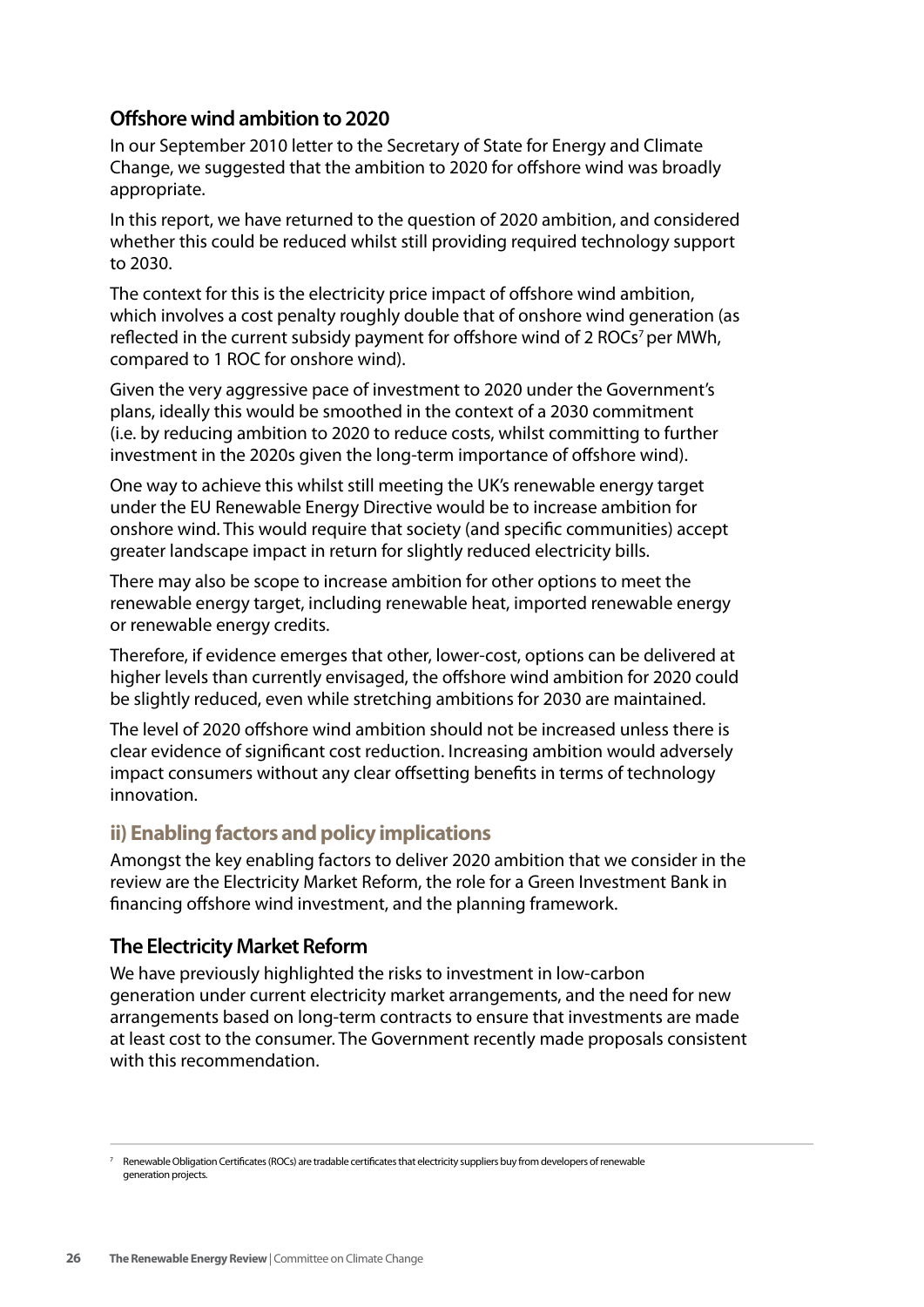Ideally these arrangements would be technology-neutral, with the range of lowcarbon technologies bidding against each other for contracts. However, in practice this would result in investment focused on mature technologies, and not in those currently more expensive technologies that have a potentially important longerterm role.

Therefore, given our conclusion above that a portfolio of low-carbon technologies is desirable, the new market arrangements should be designed to provide additional support for those promising technologies at an earlier stage of development.

For example, the minimum commitments recommended above could be implemented through reserving some of the available contracts for less mature renewable technologies. This would have to reflect different costs across the technologies and be subject to certain conditions (e.g. a declining reserve price in contract auctions) in order to ensure cost reductions and a falling electricity price penalty for consumers.

More mature renewable technologies (i.e. onshore wind and hydro) would then compete with other mature low-carbon technologies (i.e. nuclear) for contracts. This would provide a least-cost investment programme for sector decarbonisation, and could also reflect considerations around diversity of the generation mix (e.g. it may be appropriate to pay more for technologies that diversify the mix and reduce security of supply risk).

The expectation is that the less mature technologies that would at first need support (e.g. offshore wind, marine and CCS) would ultimately also be able to compete for contracts without additional support.

#### **Transitioning from current support arrangements**

There is an important issue of the transition from current arrangements (the Renewables Obligation) to new arrangements, with the risk that the change causes an investment hiatus. To mitigate this risk, existing arrangements need to be effectively grandfathered and available until new arrangements are clear. This could require extending the RO beyond the date (2017) proposed in the Electricity Market Reform consultation.

#### **The Green Investment Bank**

Even if greater revenue security is provided through new electricity market arrangements, there will still be significant uncertainties around cost and performance of offshore wind. Therefore new electricity arrangements may not fully address current concerns over availability of equity and debt finance for required investments.

If finance is constrained, there is a potentially valuable role for a Green Investment Bank (GIB), both in terms of providing comfort to investors and providing an additional pool of capital for risk sharing.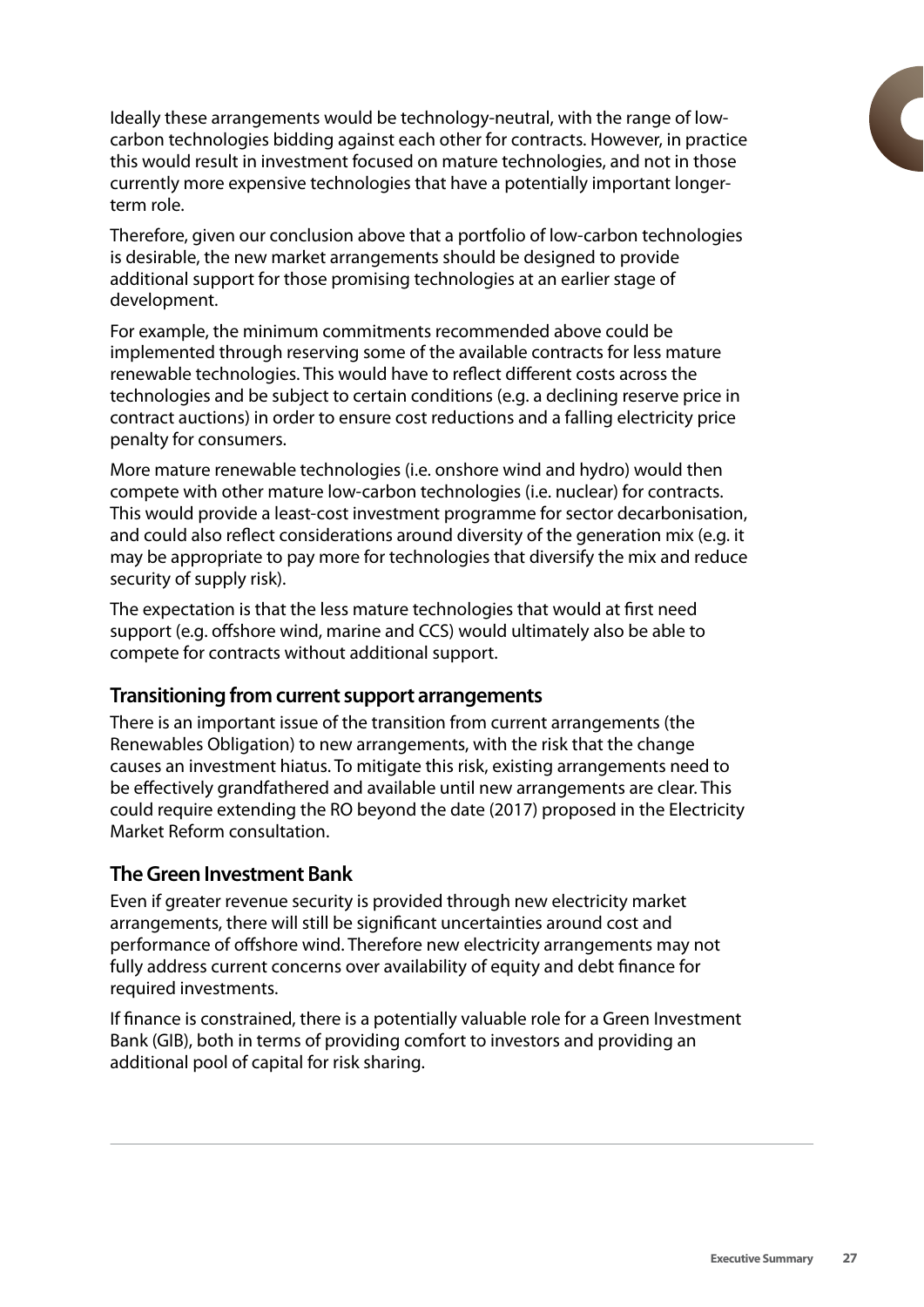The GIB could best fulfil this purpose if it is indeed a bank, rather than a fund, as announced in the March 2011 Budget.

However, as currently proposed, the GIB would only be able to borrow money from 2015/16. This is potentially problematic given that a crucial window of opportunity for the GIB is precisely the period before 2015/16 – as new electricity market arrangements will still be uncertain and there will be few proven examples of offshore wind projects in successful operation. Around £20 billion of investment finance is needed for offshore wind alone in this period, when risks are at their highest.

Therefore, unless it can be demonstrated that risks can be mitigated, allowing the GIB to borrow money from its inception should be seriously considered.

# **The planning framework for onshore wind and transmission**

Planning approval rates for onshore wind projects have historically been low (e.g. less than 50%), and the period for approval long (e.g. almost two years). This reflects an implicit social preference for investment in more expensive renewable technologies, given concerns (held by some but not all people) about the visual impact of onshore wind developments.

However, further approvals will be required in order to deliver the onshore wind ambition in the Government's Renewable Energy Strategy.

Additional approvals beyond this level offer scope for reducing the cost of meeting the 2020 renewable energy target and the cost of power sector decarbonisation through the 2020s (e.g. our analysis suggests scope to add over 6 GW of onshore wind capacity through the 2020s).

In addition, planning approval will be required for transmission investments to support increased renewable generation and sector decarbonisation.

International experience suggests that approaches which achieve community buy-in to onshore wind projects through sharing financial benefits have helped support high levels of investment; it is appropriate that such approaches will be tested in the UK.

However, even with such approaches, there is a significant risk that onshore wind and transmission investments will not gain local public support, given high levels of resistance from some groups.

Achieving higher rates of approval for onshore wind projects and for required investments in the transmission network is therefore likely to require central government decisions in line with national priorities as defined by carbon budgets, possibly under new planning legislation that explicitly sets this out.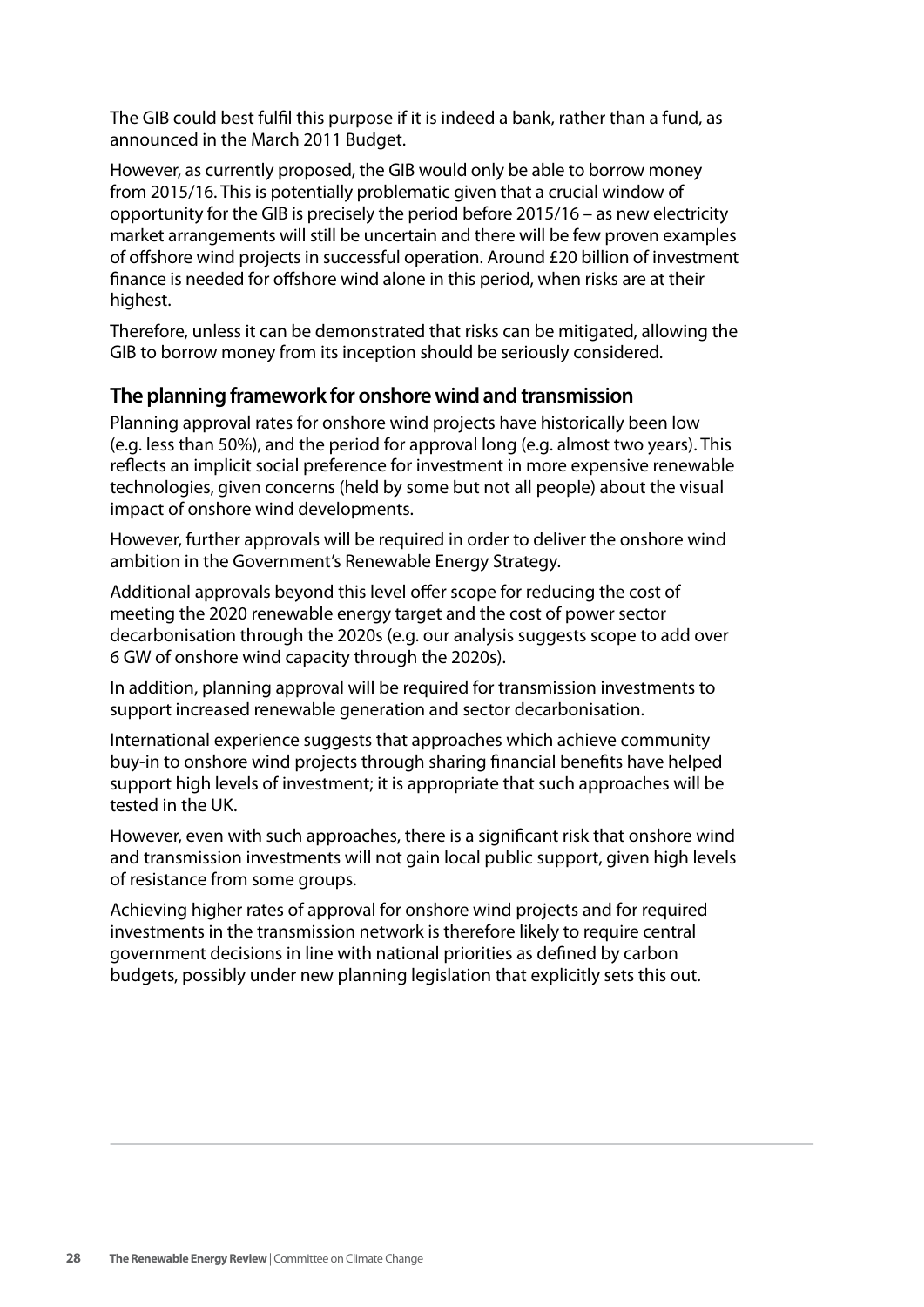# **2. Delivering renewable heat ambition to 2020 and beyond**

We summarise our analysis of renewable heat in two sections:

- i) Renewable heat scenarios to 2030
- ii) Implied 2020 ambition, barriers and responses

#### **i) Renewable heat scenarios to 2030**

We set out detailed analysis of options for renewable heat investment and scenarios to 2030 as part of our advice on the fourth carbon budget.

We considered the full range of renewable heat options (Box 4). We showed that these could be competitive given potential for cost reductions and a carbon price rising to £70/tCO $_{\rm 2}$  by 2030 (Figure 4).

#### **Box 4:** Renewable heat technologies

Renewable heat technologies in our fourth budget scenario included heat pumps, biomass and biogas (Figure B4).

#### • **Heat pumps (air-source and ground-source):**

- Heat pumps use electricity to extract heat from the surrounding environment (e.g. the ground or air) and transmit this for space and hot water heating. One unit of electricity from heat pumps can generate between 2.5 and 4.5 units of heat, with the extra heat generated classed as renewable.
- Energy efficiency improvement is a necessary condition for effective deployment of electric heat pumps. Otherwise heat pumps and the associated radiator system need to be significantly larger (and more expensive), and in extreme cases would not be able to provide adequate levels of warmth.
- While there is currently limited deployment of heat pumps in the UK, these are a relatively mature technology and are widely used in other countries (e.g. France, Sweden). Widespread roll-out in the UK requires buy-in from householders and businesses, which will need effective policy to overcome existing and perceived barriers.
- **Biomass:** There is a range of potential uses of biomass to produce heat, including biomass boilers in residential and non-residential buildings, CHP for community and larger-scale district heating and process heat for industry. The key issues are the level of sustainable biomass that is available and where this is best used.
- **Biogas:** Biogas can be used to produce high-grade heat and can therefore be used as a substitute for fossil fuels in residential, non-residential and industrial sectors.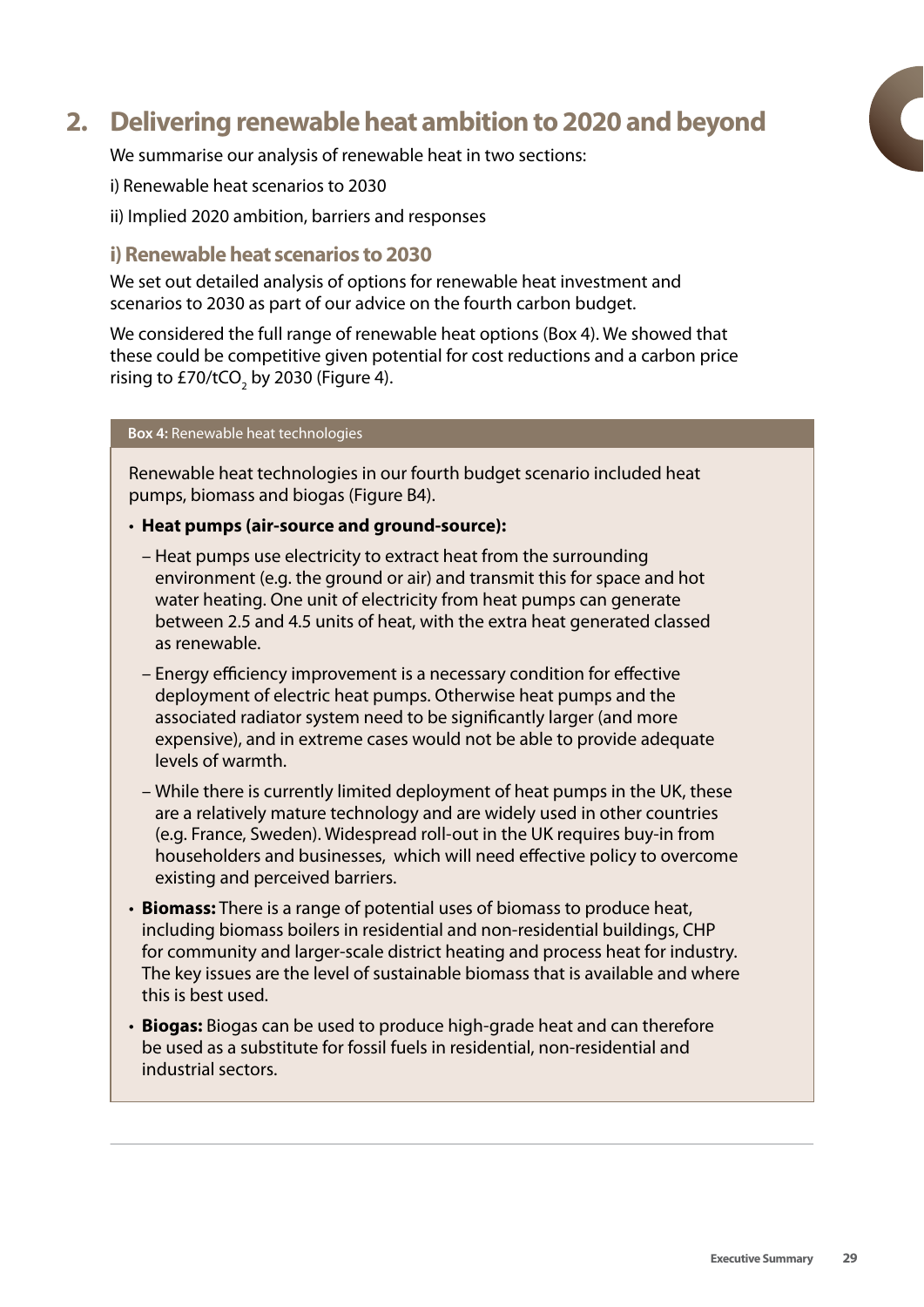



**Source:** CCC modelling; NERA (2010).

Note(s): Cost ranges reflect different demand segments (e.g. the highest cost ground-source heat pumps with storage are in new build detached properties replacing gas). All costs are calculated based on central fossil fuel price projections and do not include a carbon price.<br>ASHP = Air-source heat pump, GSHP = Ground-source heat pump.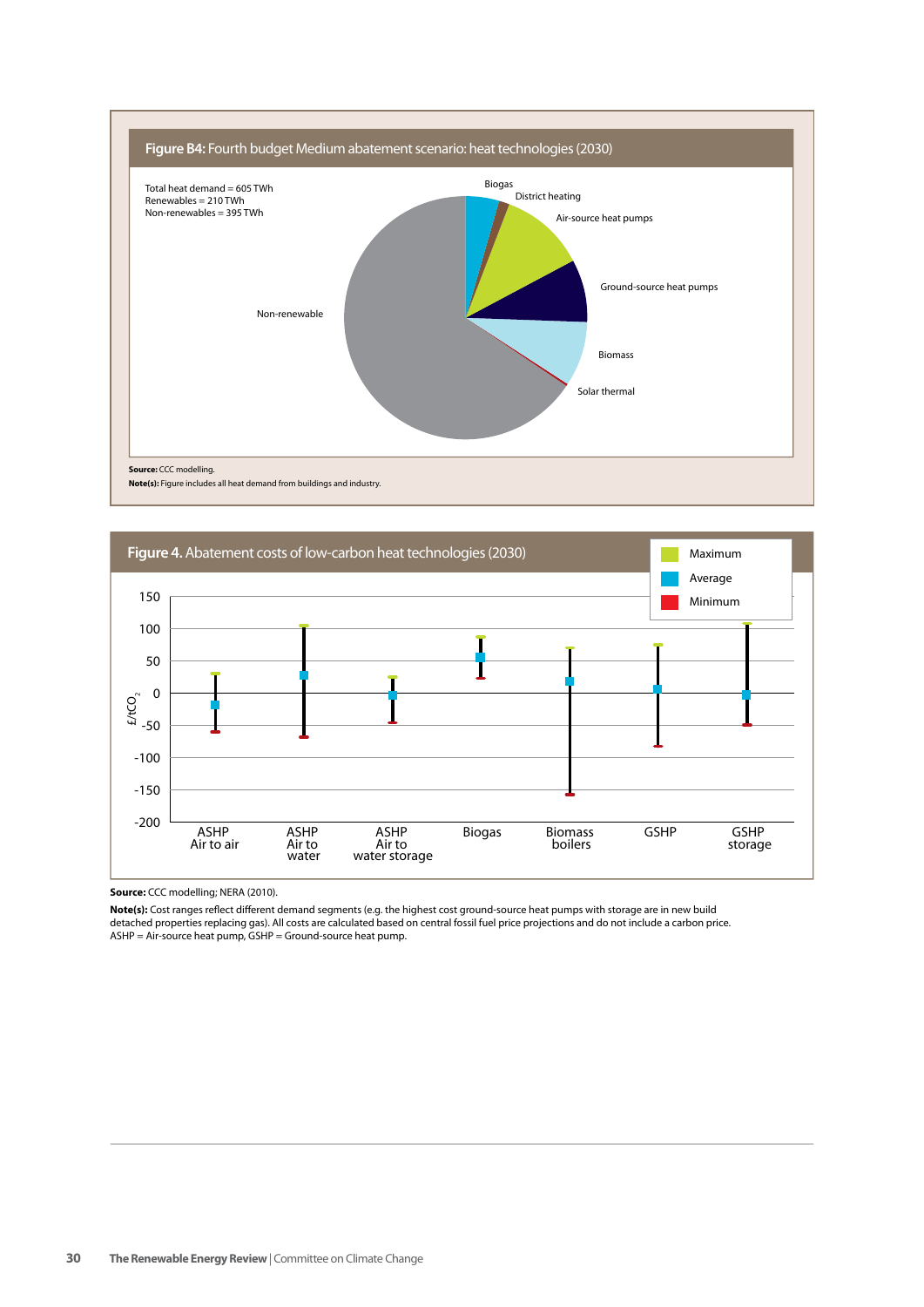We proposed a central scenario for renewable heat penetration reaching around 35% (210 TWh) in 2030, with renewable heat as one of the main contributors to economy-wide emissions reduction required through the 2020s.

In designing appropriate policies to support development of renewable heat options, four considerations are important:

- • Renewable heat technologies are relatively mature, and are already widely deployed in some countries.
- Investment cycles for renewable heat are short compared to those for renewable power generation, implying scope for later decisions on commitments to technology support in the 2020s.
- The challenge is to demonstrate the technologies in a UK context, addressing current technical, economic and social barriers.
- Success here is of crucial importance, both because renewable heat technologies are promising from technical and economic perspectives, and because of a lack of alternatives for heat decarbonisation, which is required to meet the UK's 2050 target of an 80% emissions reduction.

We discuss policies to support UK demonstration in the next section, where one of our conclusions is that there will be a need for commitments on financial support for renewable heat in the 2020s, which in turn will require setting of renewable heat targets. Our central scenario shows the order of magnitude of ambition that currently appears appropriate, with the precise ambition to be determined as current uncertainties are resolved (e.g. between 2015 and 2020).

# **ii) Implied 2020 ambition, barriers and responses**

### **The level of ambition for 2020**

Our 2030 scenarios require significant deployment of renewable heat over the next decade. This will support technology development, build up a supply chain, and improve consumer confidence in technologies where there has been very limited deployment to date in the UK.

Specifically, our 2030 scenarios build in renewable heat penetration of around 12% (70 TWh) in 2020. This will be sufficient in terms of providing critical mass for required deployment in the 2020s, and is consistent with the Government's renewable heat ambition in its Renewable Energy Strategy.

### **Barriers and responses to achieving ambition**

In this report, we present new analysis of barriers to renewable heat deployment to 2020, both financial and non-financial. This analysis suggests that key deployment barriers are likely to include lack of financial support, supply chain constraints, and lack of consumer information and confidence (Figure 5).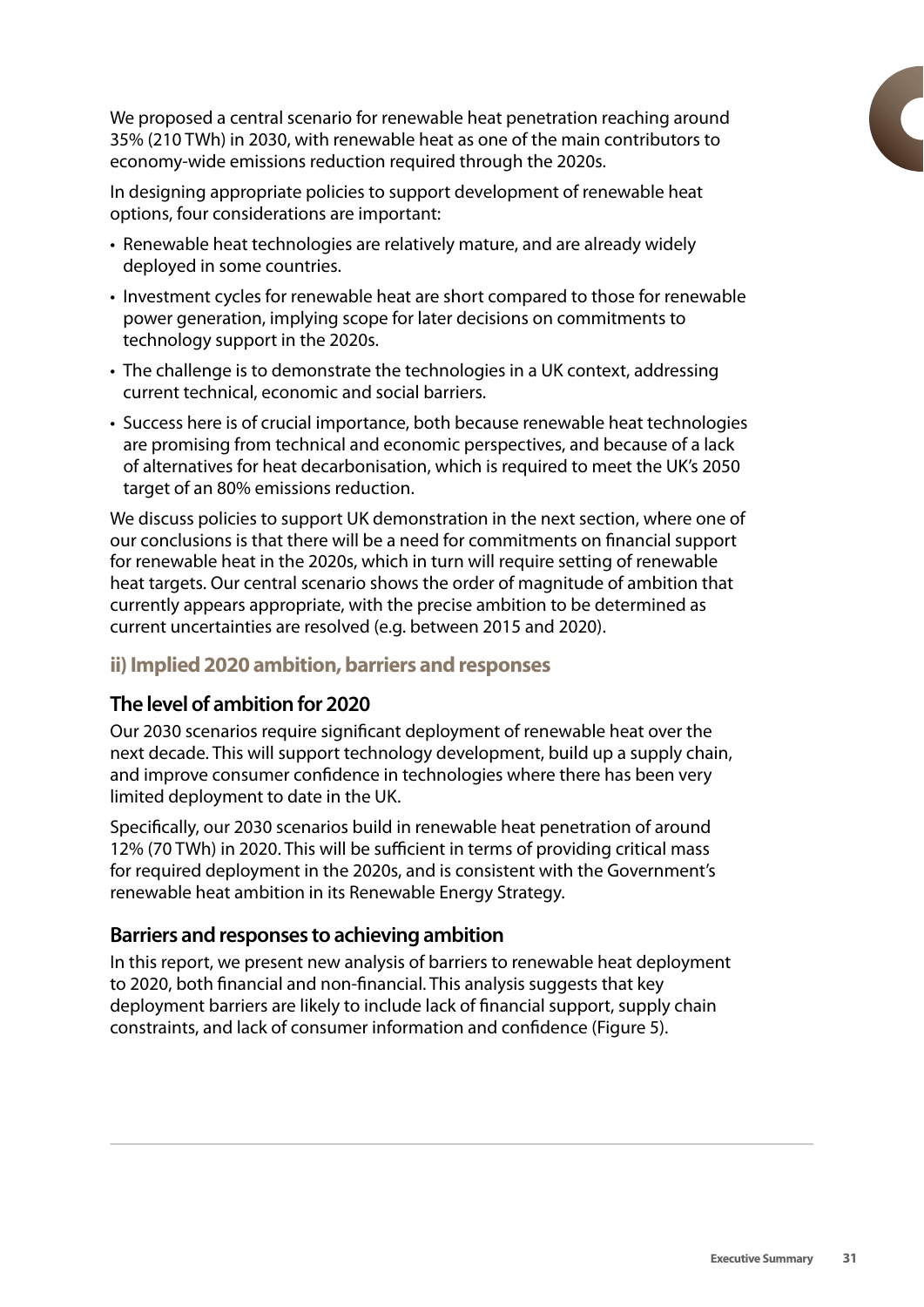**Figure 5:** Impact of barriers on renewable heat penetration in 2020 E<br>
F<br>
10<br>
0<br>
CCC Central No Renew<br>
scenario (12%) Heat Incer<br>
Source: CCC analysis based on modelling by Elemen<br>
Note(s): 'Low suitability' reduces the number of build<br>
required); see Figure 3.4 in Chapter 3 for other note 0 10 20 30  $40$ 50 60 70 80 Low supply chain growth Low confidence Low awareness Low suitability No Renewable Heat Incentive CCC Central scenario (12%)

**Source:** CCC analysis based on modelling by Element Energy.

Note(s): 'Low suitability' reduces the number of buildings suitable for renewable heat deployment (e.g. because energy efficiency is not improved as required); see Figure 3.4 in Chapter 3 for other notes.

In assessing financial barriers, our main conclusions are that:

- Current funding commitments for renewable heat are appropriate, but further support will be required in future.
	- The overall level of support provided under the Renewable Heat Incentive (RHI) to 2014/15 is appropriate and the support for specific technologies is broadly in line with expected costs.
	- However, significantly increased funding will be required in the second stage (i.e. after 2014/15), at a level to be finalised in the context of a broader strategy to meet the 2020 renewable energy target.
	- Further support will also be required in the 2020s, either in the form of an extension of the RHI, or the introduction of a carbon price for heat.
- • It will be important to ensure that there is disbursement of the RHI across the range of technologies in order that a portfolio of technologies for deployment in the 2020s is developed; lack of deployment in particular niches (e.g. residential heat pumps) would be problematic in this longer-term context.

Non-financial deployment barriers could be addressed through three key policy levers:

• **Accreditation of suppliers.** The analysis highlights the crucial role of supply chain expansion in supporting investment in renewable heat over the next decade, and within this the importance of ensuring that there are sufficient numbers of accredited installers. Therefore it will be important to have arrangements in place both for training and accreditation of installers. Together with validation of equipment, this could also help to increase consumer confidence.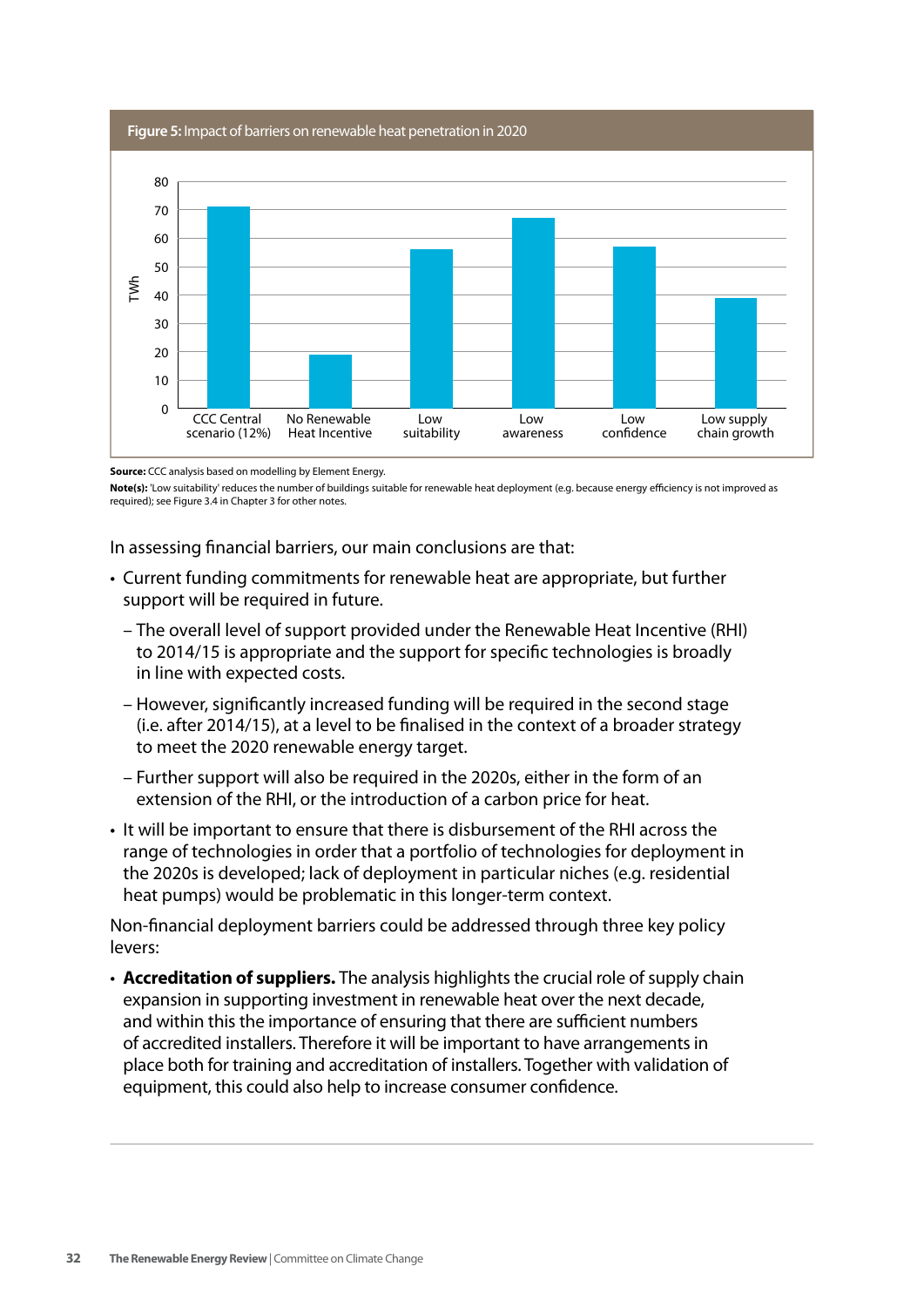#### • **Integration of renewable heat and energy efficiency policies.**

Separate mechanisms for promoting renewable heat and energy efficiency risk complicating the delivery landscape and confusing consumers. The RHI and Green Deal should therefore be integrated. Integration would help to increase the number of suitable buildings, improve consumer confidence, and information, and provide a possible source of financing for up-front investment costs.

- **Suitability.** Given that renewable heat technologies work better in wellinsulated houses, linking renewable heat and energy efficiency policies would increase the number of suitable houses. This could be achieved by requiring a minimum energy efficiency rating to qualify for payment under the RHI, and through marketing renewable heat as part of the Green Deal (e.g. by including renewable heat technologies in energy audits and follow ups).
- **Consumer confidence.** Marketing renewable heat as part of the Green Deal would enhance consumer confidence, both because it would ensure deployment in suitable buildings, and because it would offer an opportunity to provide customers with better information. It would also allow reduction of transaction costs if implementation of energy efficiency and renewable heat measures were to form part of a whole-house or one-stop-shop approach.
- **Financing up-front costs.** These are potentially significant (e.g. around £6,000 to £10,000 for an air-source heat pump in the residential sector) and prohibitive for some applications. Financing constraints could be addressed by integration – allowing financing under the Green Deal for renewable heat investment.
- • **Zero-carbon homes.** Renewable heat deployment in new homes does not face as many barriers as retrofit to existing homes. This highlights the opportunity offered by new homes and importance of defining zero-carbon homes in such a way as to promote renewable heat.

It will be important that both financial and non-financial barriers are addressed by the RHI and other policies in order that significantly increased investment in renewable heat occurs over the next decade. This is required, in turn, for longer-term heat decarbonisation in the context of the 2050 economy-wide emissions target.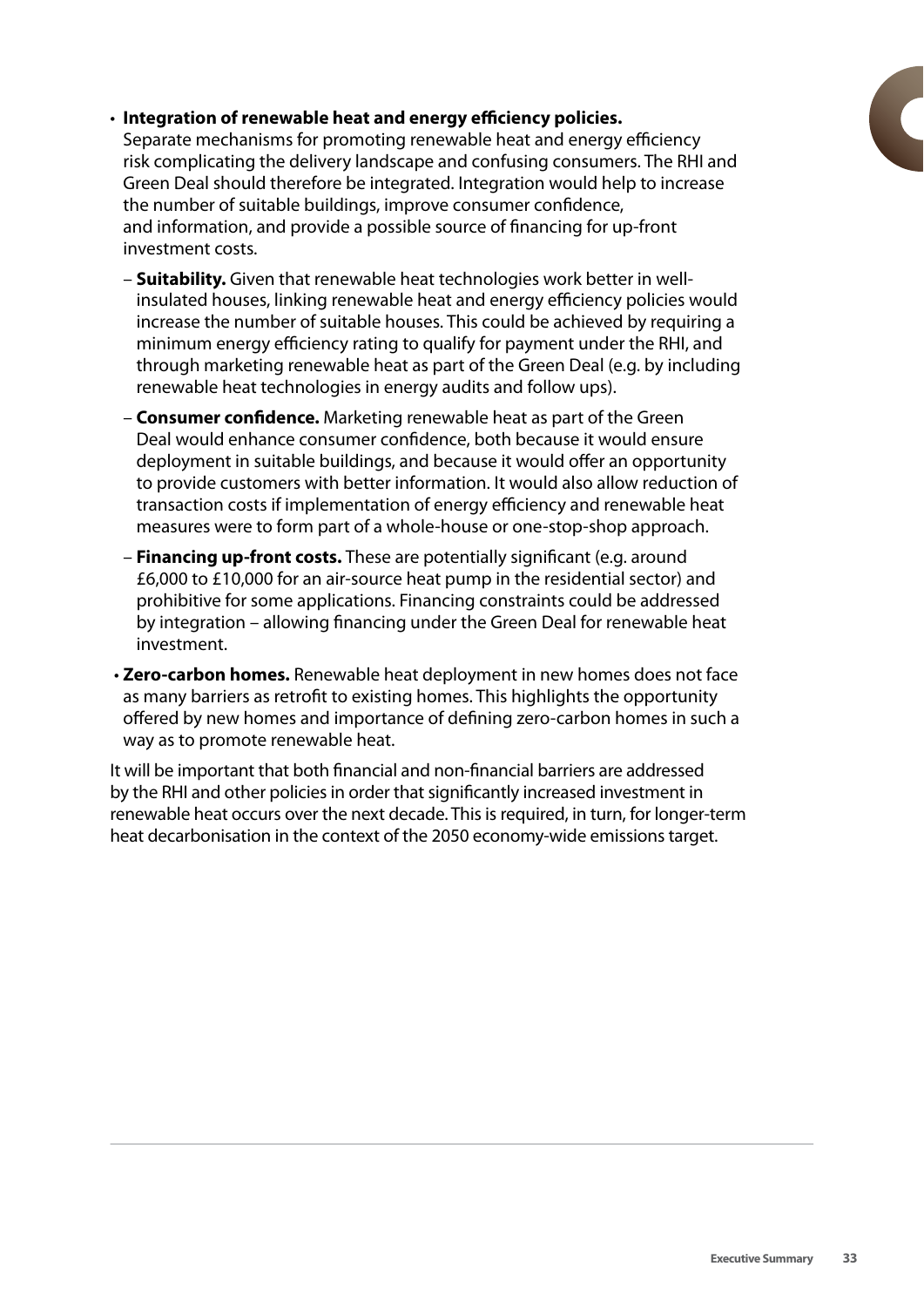# **3. The role of renewable energy in surface transport**

# **Electric vehicles**

We set out a detailed assessment of scope for increased penetration of electric vehicles (including plug-in hybrid and fuel cell vehicles) in our advice on the fourth carbon budget. Based on technical and economic analysis, we suggested that it is appropriate to aim for electric vehicle penetration of around 60% of new cars and vans by 2030.

While electric vehicles would account for a smaller share of miles and energy use in 2030, this will increase significantly in the 2030s as the vehicle stock turns over. Electric vehicles would be renewable to the extent that they are powered by renewable electricity.

# **Biofuels**

Our approach to appropriate biofuels ambition is cautious, reflecting concerns about sustainability:

- There is a tension between the use of land for growth of food versus bioenergy feedstocks. The risk is that with high growth of bioenergy feedstocks, there would be limited land available for growth of food, resulting in high prices and supply shortages. This risk is more pronounced given the significant projected increase in global population over the next four decades, and moves to more land-intense diets as incomes increase.
- There are concerns around emissions reductions associated with biofuels when lifecycle emissions including from land use impacts and from growth and processing of feedstocks are accounted for.

Given a scarce supply of bioenergy, this should be used in sectors where there are limited alternatives for decarbonisation (e.g. aviation, industry) as opposed to surface transport, where decarbonisation through electrification is likely to be technically feasible and economically viable. Specifically, we have accepted the findings of the Gallagher Review, which suggested it would be appropriate to plan for biofuels penetration of around 8% by energy in 2020<sup>8</sup>.

<sup>&</sup>lt;sup>8</sup> We show in Chapter 4 that with the electric vehicle roll-out assumed in our scenarios this would still meet the EU 10% renewable energy subtarget for transport, given the specific accounting rules for that target.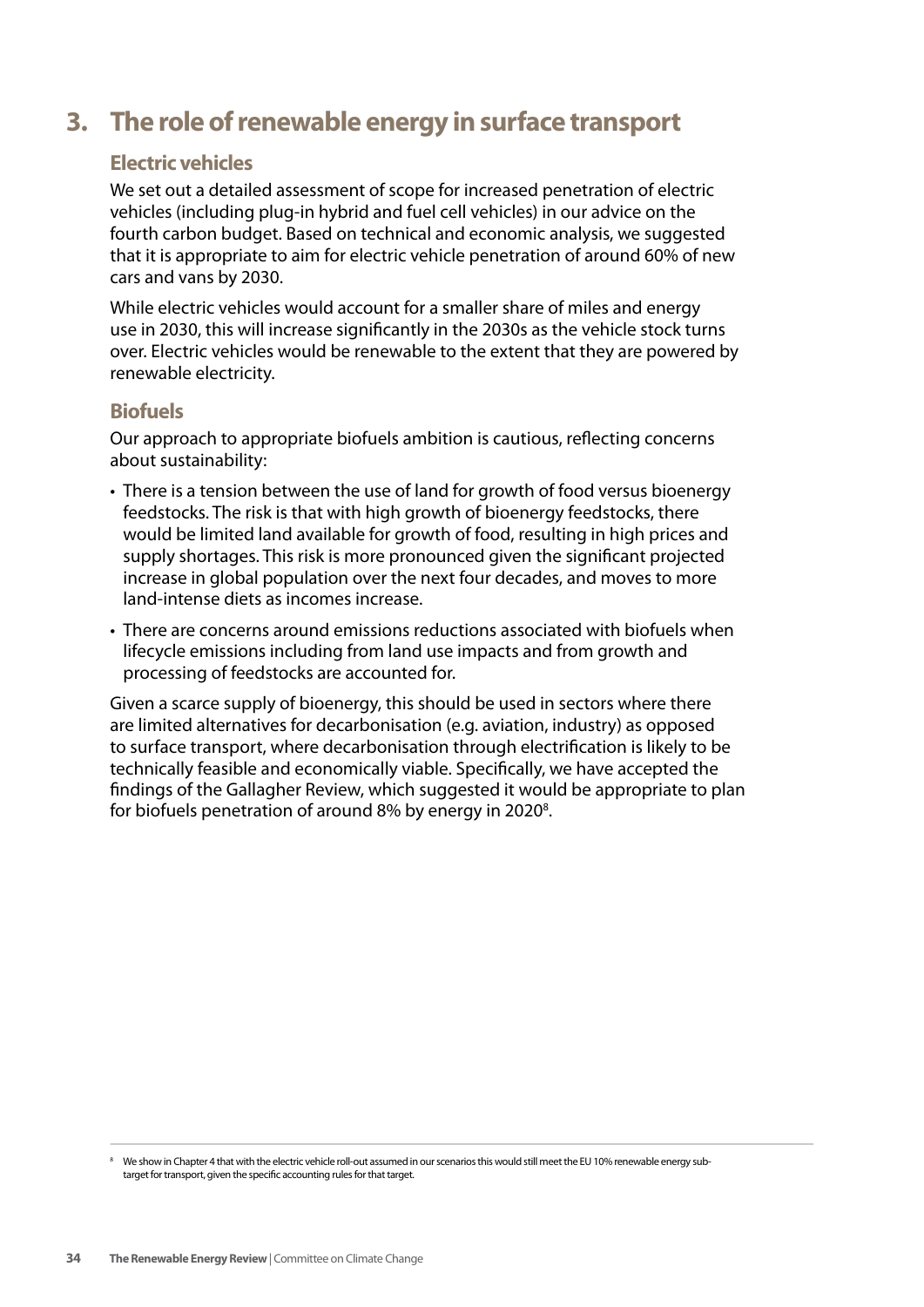In our fourth budget advice, we set out scenarios for biofuels penetration through the 2020s:

- • Our Low and Medium abatement scenarios include no increase in penetration through the 2020s from levels consistent with the Gallagher Review recommendations in 2020 (30 TWh, equivalent to around 11% penetration in liquid fuels by 2030, given falling liquid fuel use). Together with the contribution from renewable power used in electric vehicles the total renewable energy share in transport would be around 15% in 2030.
- Our High scenario includes increased penetration through the 2020s in line with the IEA's BLUE Map scenario (60 TWh, equivalent to around 25% penetration in liquid fuels by 2030).

We are currently undertaking a bioenergy review which will:

- Develop scenarios for availability of sustainable bioenergy based on analysis of global land, population growth, diet change, and scope for agricultural productivity improvement.
- Consider where available sustainable bioenergy would best be used (i.e. between power, surface transport, buildings, industry, aviation, shipping) given alternative abatement options available.

We will publish the bioenergy review before the end of 2011.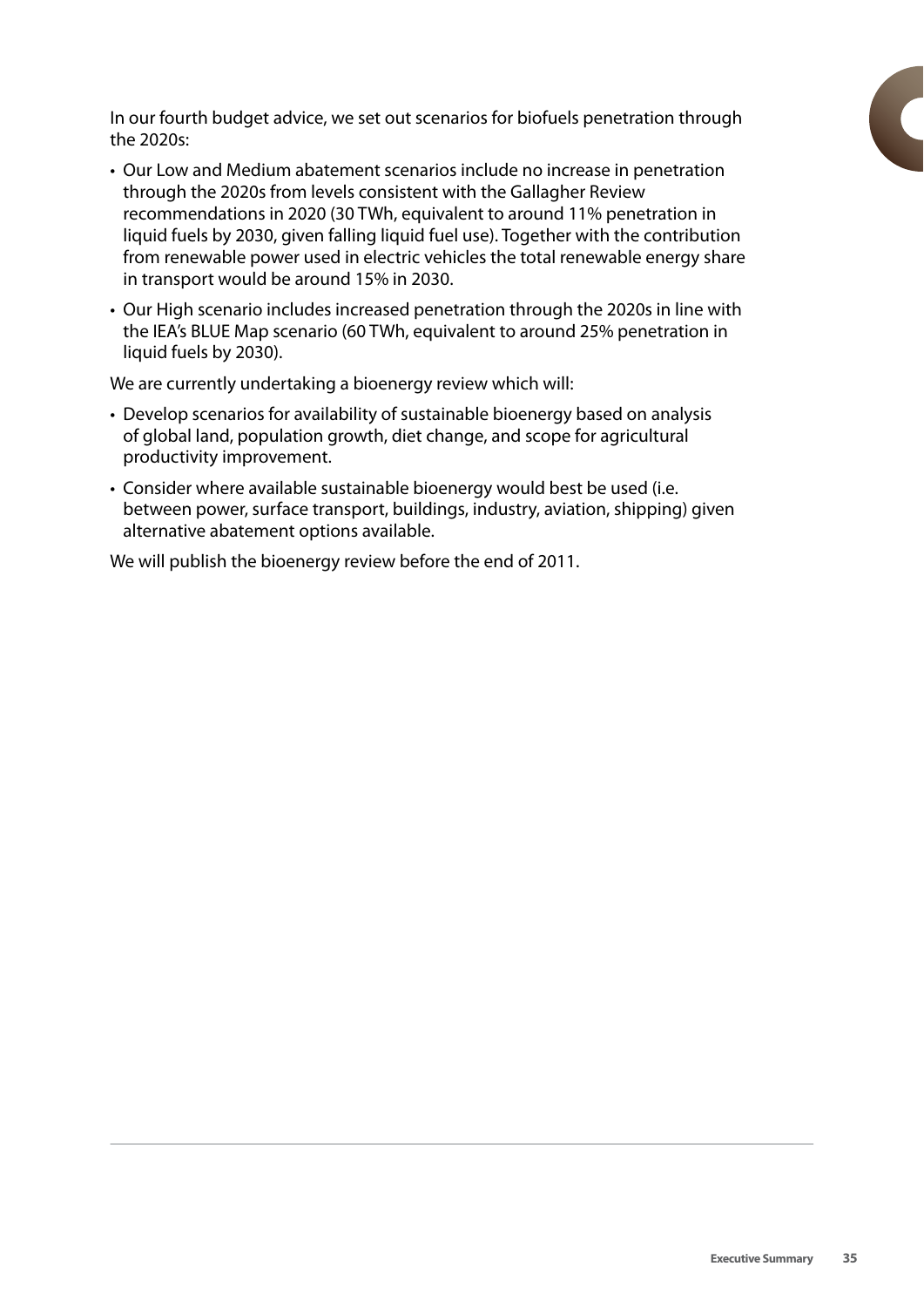# **4. Scenarios for renewable energy ambition**

# **Scenarios to 2020**

Our scenarios for renewable energy ambition to 2020 are consistent with the UK's 15% renewable energy target for 2020 under the EU Renewable Energy Directive (Figure 6). Although we assume slightly lower levels of biofuels than in the Government's Renewable Energy Strategy, the overall target is still met through increased energy efficiency (e.g. improving fuel efficiency of conventional vehicles, replacement of conventional vehicles with electric alternatives).

We estimate that the cost of supporting renewable electricity to 2020 will add up to 2 p/kWh to the electricity price, increasing the average annual household electricity bill by around £50-60 in real terms.

- Around half of this cost is due to supporting offshore wind.
- There is also some cost from onshore wind, though by 2020 new projects are likely to be competitive without specific support.
- This represents around a 10% increase on what household electricity bills would otherwise be in 2020.
- • It is around a 4% increase on households'total energy bills, where electricity accounts for 40% of total energy costs and gas accounts for the remainder.

There is the opportunity to offset the impact of higher prices through energy efficiency, which we estimate could reduce residential energy consumption by around 14% in the period to 2020.

This would therefore more than compensate for impacts of renewable electricity investment, and ensure that the share of expenditure on energy relative to income remains roughly flat when allowing for upward pressure on bills from rising gas and carbon prices along with expectations of rising incomes.

For non-residential consumers, higher electricity prices could lead to impacts on competitiveness of a small number of energy-intensive UK industries which compete in global markets (e.g. iron and steel, aluminium).

To the extent that there are competitiveness risks, there is a range of potential measures (e.g. tax rebates) which would help mitigate any impacts.

Delivering renewable heat ambition will not increase energy bills under the current financing approach. It could require fiscal support of the order of £2 billion a year by 2020.

Renewable energy in transport is not expected to add to motoring costs as biofuels are expected to be a similar cost to petrol and diesel under central assumptions for the oil price. We have factored the increasing cost of electricity into our analysis of the cost effectiveness of electric vehicles and electric heat pumps.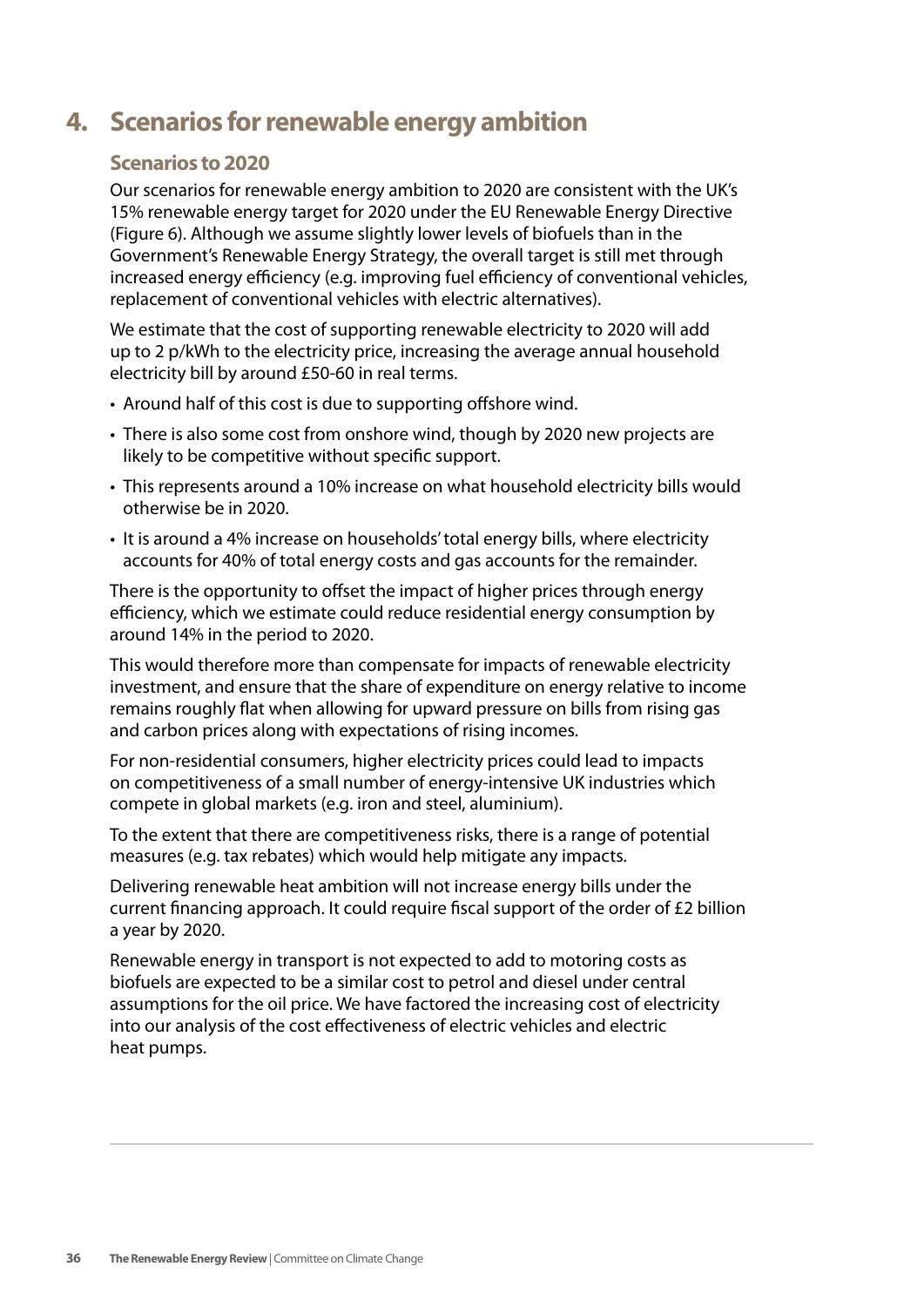# **Scenarios to 2030**

Our power, heat and transport scenarios for 2030 imply a renewable energy share of up to 45% (680 TWh) in 2030.

Our illustrative scenario for power alongside our central scenarios for heat and transport in 2030 are consistent with a 30% (460 TWh) economy-wide renewable energy share (Figure 6), with the possibility of going further as uncertainties are resolved (e.g. over the relative cost of renewable power generation, or deployability of renewable heat).



#### **Source:** CCC calculations.

**Note(s):** Total energy consumption is gross nal consumption calculated on the basis as set out in the EU Directive. Energy consumption shown in the heating sector is taken from the CCC heat model and is calculated on a slightly different basis. Electricity use is shown both in the sectors within which it is consumed and in the electricity sector; it is only counted once in total consumption. Includes autogeneration and generator own use. 2030 gures are for our illustrative central scenarios. Demand assumptions are taken from our fourth budget analysis, based on CCC's bottom-up modelling and energy projections from the DECC energy model using central assumptions for population growth from ONS and GDP growth from the Office of Budget

The costs associated with delivering this level of ambition are of the order of under 1% of GDP in 2030 compared to a scenario where there are no carbon constraints.

The 2030 energy bill impacts over and above those to 2020 are limited:

#### • **Electricity.**

- An increasing proportion of electricity will be paid for under long-term contracts at prices below those of unabated gas with a £30/tCO $_{_{2}}$  carbon price in 2020.
- Whilst unabated fossil-fired generation will become more expensive with an increasing carbon price in the 2020s, this will account for a declining share of total generation (e.g. providing less than 10% of generation in 2030).
- Whilst there will be some ongoing investment in more expensive offshore wind and marine, this will be limited unless there have been significant cost reductions.